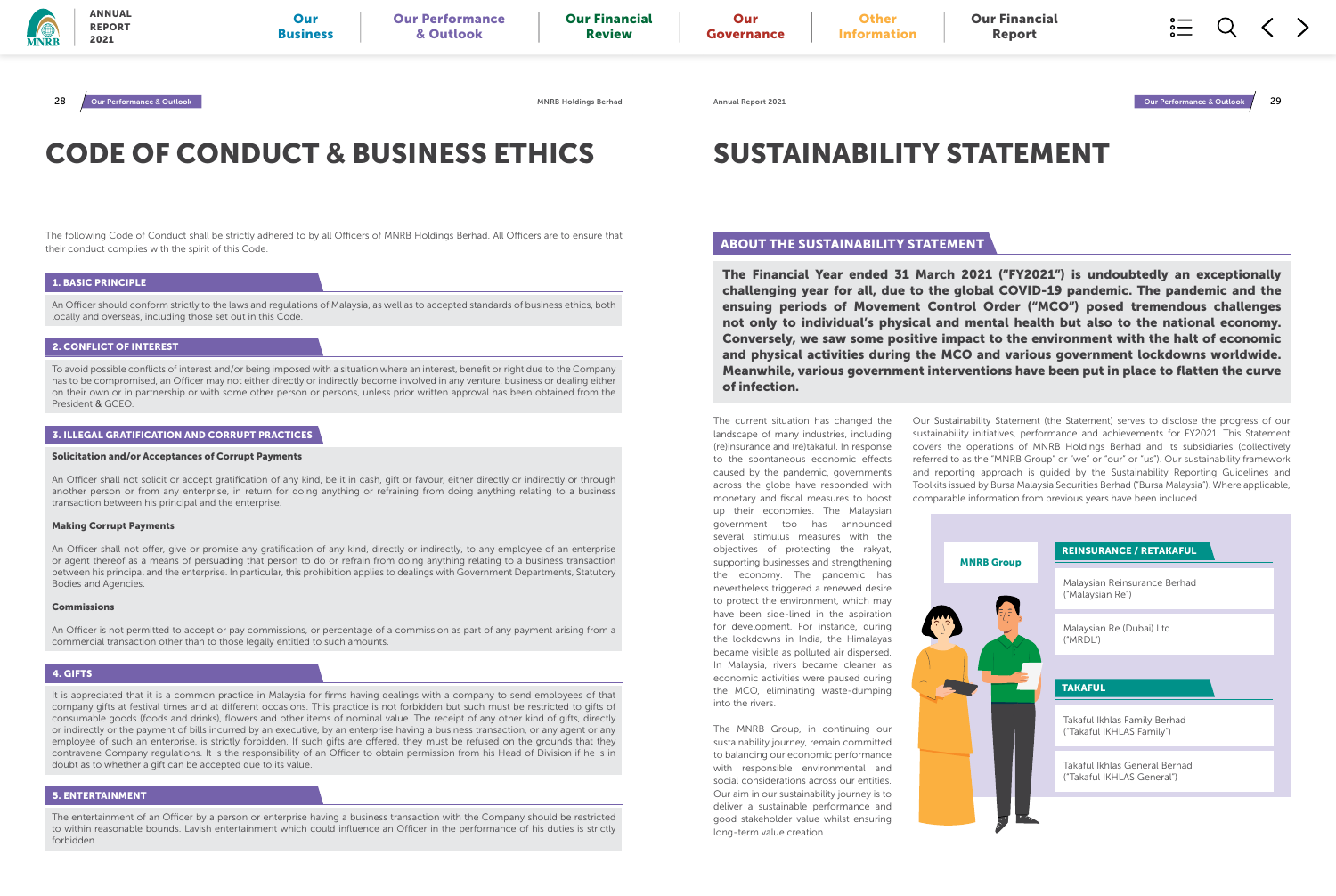Accountable for overall management of our corporate strategy and performance, taking into **Board of Directors** account the EES impacts related to business operations.



|    | <b>ANNUAL</b><br><b>REPORT</b><br>2021                        | Our<br><b>Business</b>                                                                                    | <b>Our Performance</b><br>& Outlook                                                                                                                                                                                                                                                                                                                                                                                                                                                                                    | <b>Our Financial</b><br><b>Review</b> | Our<br>Governance                                                                    |  |
|----|---------------------------------------------------------------|-----------------------------------------------------------------------------------------------------------|------------------------------------------------------------------------------------------------------------------------------------------------------------------------------------------------------------------------------------------------------------------------------------------------------------------------------------------------------------------------------------------------------------------------------------------------------------------------------------------------------------------------|---------------------------------------|--------------------------------------------------------------------------------------|--|
| 30 | Our Performance & Outlook                                     |                                                                                                           |                                                                                                                                                                                                                                                                                                                                                                                                                                                                                                                        | <b>MNRB Holdings Berhad</b>           | <b>Annual Report 2021</b>                                                            |  |
|    | USTAINABILITY STATEMENT                                       |                                                                                                           |                                                                                                                                                                                                                                                                                                                                                                                                                                                                                                                        |                                       |                                                                                      |  |
|    |                                                               | <b>CONTINUING OUR SUSTAINABILITY JOURNEY</b>                                                              |                                                                                                                                                                                                                                                                                                                                                                                                                                                                                                                        |                                       | <b>OUR SUSTAINABIL</b>                                                               |  |
|    | <b>UR SUSTAINABILITY APPROACH</b>                             |                                                                                                           | e believe that the success of our business is also contributed by our ability to identify and address economic, environmental and social<br>EES") issues, which represent the risks and opportunities relevant to our business. We continue to adopt the UN Sustainable Development<br>oals ("UN SDG") as a quide to our Sustainability Approach, as we implement our sustainability agenda around our key themes:                                                                                                     |                                       | The MNRB Group's sustaina<br>Management Committee of<br>Sustainability Working Group |  |
|    | <b>EMBRACING A</b><br><b>SUSTAINABLE</b><br><b>FUTURE</b>     | takaful ecosystem;<br>products and services;                                                              | Building long-term and mutually beneficial relationships with local and international<br>insurers and takaful operators towards ensuring sustainability of the insurance and<br>Understanding clients' expectations and continuously enhancing reliability of our<br>Providing specialised products and services for various segments of the market;<br>Upholding best practice corporate governance across the MNRB Group;<br>• Strengthening IT systems and protecting confidential information of our stakeholders; |                                       | <b>Board of Directors</b>                                                            |  |
|    | <b>同</b> Please refer to pg 34                                | and                                                                                                       | Applying technological innovation to enhance process efficiency, support<br>comprehensive business analysis and enrich customers' experience.                                                                                                                                                                                                                                                                                                                                                                          |                                       | <b>Risk Management</b>                                                               |  |
|    | <b>EMPOWERING</b><br><b>OUR</b><br><b>PEOPLE</b>              | $\bullet$<br>developments; and<br>programmes.                                                             | Retaining and engaging our employees through continuous training and professional<br>Nurturing our talents through individual development plans and succession planning                                                                                                                                                                                                                                                                                                                                                |                                       | <b>Committee of the</b><br><b>Board</b>                                              |  |
|    | <b>国</b> Please refer to pg 49                                |                                                                                                           |                                                                                                                                                                                                                                                                                                                                                                                                                                                                                                                        |                                       | <b>Group</b><br><b>Management Risk</b><br>& Compliance<br><b>Committee</b>           |  |
|    | <b>EMBRACING</b><br><b>CORPORATE</b><br><b>RESPONSIBILITY</b> | responsibility and value-based intermediation programmes;<br>$\bullet$<br>and scholarship programmes; and | • Contributing to enhancement of well-being of local communities through corporate<br>Fostering growth of the local insurance and takaful industry through market training<br>• Continuously mitigating environmental impact arising from our business operations.                                                                                                                                                                                                                                                     |                                       | <b>Sustainability</b><br><b>Working Group</b>                                        |  |
|    | <b>图</b> Please refer to pg 61                                |                                                                                                           |                                                                                                                                                                                                                                                                                                                                                                                                                                                                                                                        |                                       | Diagram 1: Sustainability Governance                                                 |  |

The MNRB Group's sustainability strategy and performance are overseen by the Board of Directors and reinforced by the Risk Management Committee of the Board ("RMCB"), the Group Management Risk & Compliance Committee ("GMRCC") and the Sustainability Working Group ("SWG"). The membership and responsibilities of the SWG are set out in our SWG Terms of Reference.

SUSTAINABILITY STATEMENT

Oversees the delegation of duties by the Board related to the implementation of strategies and overall management of sustainability matters.

> Assists the RMCB and Board to monitor the implementation of strategies and oversees the process of identification, monitoring and management of sustainability matters.

> Responsible for the identification of material sustainability matters, as well as for monitoring and reporting relevant measures and indicators, based on support provided by sustainability champions across various departments. The SWG provides progress updates on sustainability performance to the GMRCC and RMCB periodically.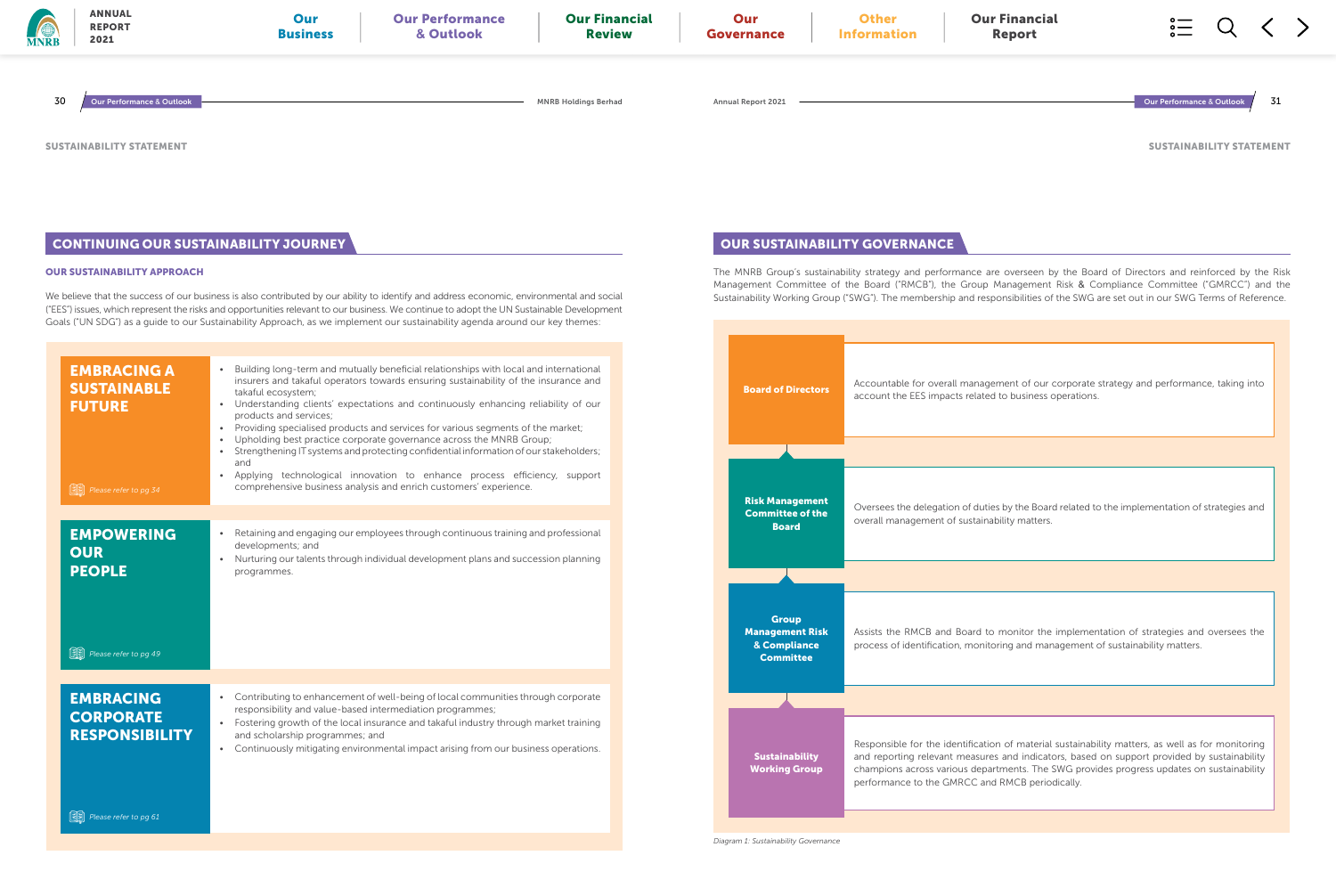The Group continues to adopt a structured approach to sustainability materiality assessment as recommended by the Bursa Malaysia Sustainability Reporting Guide. Over the course of FY2021, we re-evaluated the materiality assessment process and expanded the scope of stakeholder engagement to cover both key internal and external stakeholder groups.

Throughout the process, we remain committed to our four-step approach on harmonising business needs with stakeholders' interests as summarised in *Diagram 2* below. Our aim is to annually evaluate our business conditions and decide as to whether to review our materiality assessment process.

As shown in *Diagram 3*, the Board of Directors, Regulators/Government Bodies, Investors/Shareholders, Agents, Employees and Clients are perceived as key stakeholder groups with a high level of influence and dependence on the MNRB Group.

### MATERIALITY ASSESSMENT – HARMONISING BUSINESS **&** STAKEHOLDER PERSPECTIVES



*Diagram 2: Materiality Assessment Process*

*Diagram 3: Stakeholder Prioritisation Matrix*





SUSTAINABILITY STATEMENT

*Diagram 4* below illustrates our Materiality Matrix. Our sustainability matters are grouped into three (3) themes, i.e. "Embracing a Sustainable Future", "Empowering our People" and "Embracing Corporate Responsibility". Customer Satisfaction, Technology **&** Innovation, Responsible Products **&** Services, Value-based Collaboration, Developing Talents and Cybersecurity are our top six (6) material sustainability matters which are of high importance to our stakeholders and business. The efforts to manage and monitor the MNRB Group's performance in these six areas are discussed in the subsequent sections of our Statement.

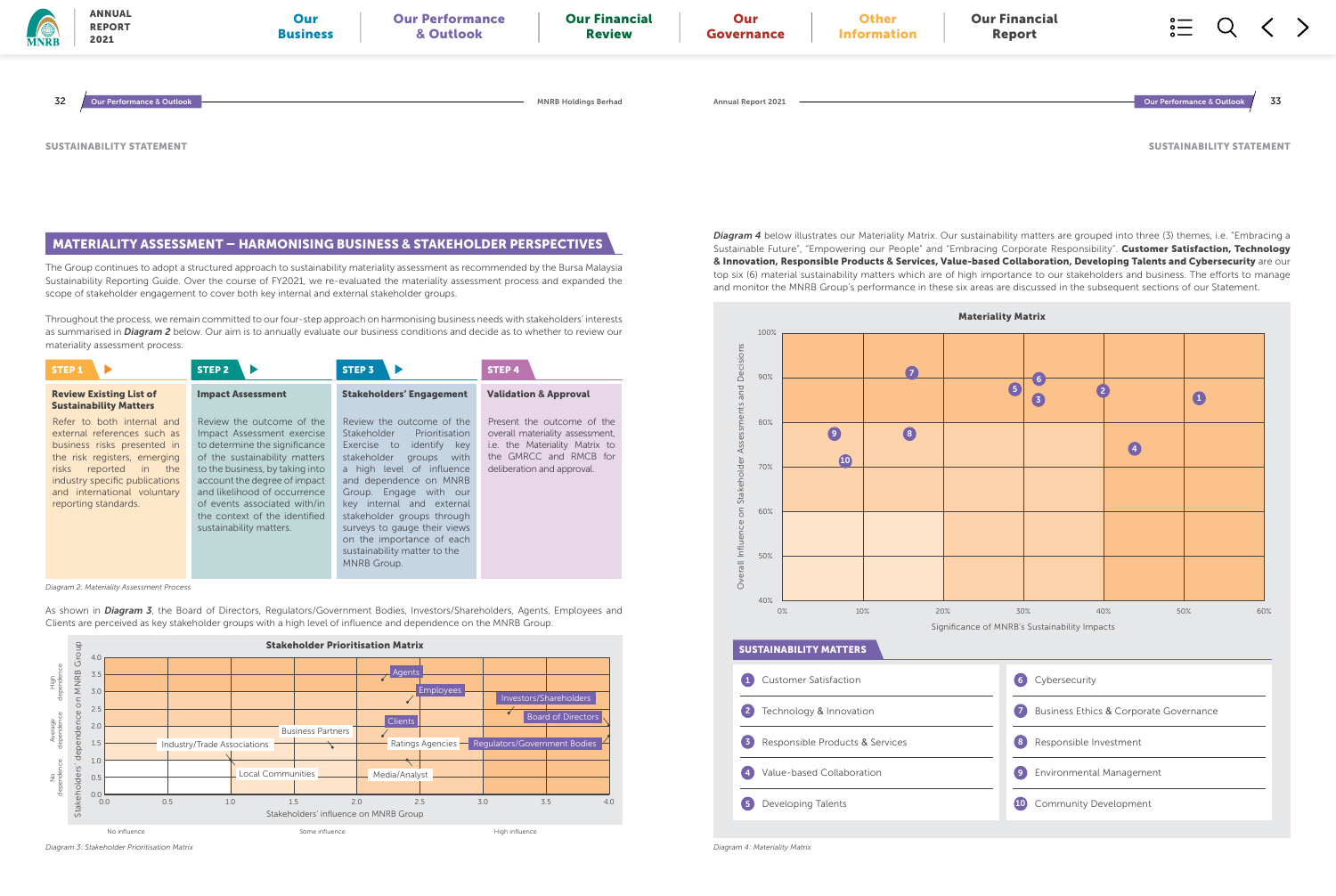## EMBRACING A SUSTAINABLE FUTURE



We aspire to continuously engage with our clients and deliver excellent customer experience, as we progress with our business growth and long-term sustainability objectives. We remain responsible and responsive to provide solutions which cater to our customers' specific needs. This includes additional propositions which enhance the value of product and service offerings we provide to our customers.

In line with the BNM's Policy Document on Fair Treatment of Financial Consumer ("FTFC"), we continue our effort in undertaking relevant awareness programmes implemented for internal stakeholders and takaful participants, based on the mechanisms which were put in place since April 2020. We aim to continuously uphold the FTFC objectives to inculcate high standards of responsibility and professionalism in our business conduct, promote a culture where interests of financial consumers are an integral part of our business strategies and operations, effectively manage our risk and provide confidence that we always act fairly in our dealings with our customers.

We have dedicated Customer Relationship Management ("CRM") functions within Malaysian Re and Takaful IKHLAS (Takaful IKHLAS Family & Takaful IKHLAS General) to attend to our customers' needs. At Takaful IKHLAS, our Customer Service Charter serves as a key guidance in building lifelong relationships with our clients through positive customer experience. We engage our customers and stakeholders across relevant touchpoints to better understand their expectations and improve customer experience. We endeavour to provide requisite updates to enquiries and promptly address any complaints within our targeted turnaround time. Our complaints handling procedure is based on BNM's Complaints Handling Guideline.

Over the years, we continue to incorporate our customers' feedback into enhancement of our offerings in providing solutions which meet their needs. We believe that positive customers' experience is a main motivation towards loyalty and further business expansion.

i) The following table highlights the performance outcomes relating to the effectiveness of customer service at Takaful IKHLAS over a three-year (3-year) financial period from FY2019 to FY2021:



|                        |                     |               | $\mid$ Actual Turnaround Time ("TAT") $\mid \mid$ Corrective Measures Taken $\mid$ |               |               |               |                                                               |
|------------------------|---------------------|---------------|------------------------------------------------------------------------------------|---------------|---------------|---------------|---------------------------------------------------------------|
| <b>Company</b>         | <b>FY2019</b>       | <b>FY2020</b> | <b>FY2021</b>                                                                      | <b>FY2019</b> | <b>FY2020</b> | <b>FY2021</b> | <b>Remarks</b>                                                |
| Takaful IKHLAS Family  | 14 Days $\parallel$ | 14 Days       | 14 Days                                                                            | 15 Days       | 15 Days       | 14 Davs       | Close monitoring and follow                                   |
| Takaful IKHLAS General | 14 Days             | 14 Days       | 14 Days                                                                            | 11 Days       | 5 Davs        | 4 Days        | up with complaint handlers<br>contributed towards better TAT. |

*Notes:*

*The 12-month reporting period covers the months of April to March.*

ii) The following table highlights the number of customer complaints received and resolved at Takaful IKHLAS over the three-year



## **VALUE CREATED FOR THE BUSINESS & STAKEHOLDERS**

(3-year) financial period from FY2019 to FY2021:

During the year, as everyone adjusted to the MCO routine, our Takaful IKHLAS entities continue reaching out to customers and the public, mainly via frequent updates on our website and social media platforms. Information on Takaful IKHLAS' products and services are available at www.takaful-ikhlas.com.my and we are accessible anytime via e-mail at ikhlascare@takaful-ikhlas.com.my, which is one of our contact channels.

In enhancing accessibility to our contact centres during the MCO, Takaful IKHLAS has deployed a softphone capability to enable our contact centre personnel to work from home and manage the continuity of our services. This capability shall continue beyond MCO and will allow for flexibility in our future working policy. Meanwhile, for branch counter services, our key branches have remained open for the duration of the MCO, albeit with reduced capacity, to manage business accessibility and continuity whilst protecting the safety and health of our branch personnel.

Additionally, over the period, various programmes and campaigns have been initiated as some form of relief measures for customers, whilst enduring through the impact of the pandemic. These include:

• Takaful IKHLAS Relief: #weprotecteveryone campaign to extend complimentary financial benefits to all IKHLAS Motor Takaful, Fire Takaful and Personal Accident ("PA") Takaful including Group PA Takaful participants during the period 1 February 2021 to

• COVID-19 Takaful Contribution Deferment Programme for Family Takaful, Medical and Investment linked certificate which has

• COVID-19 Cash Relief for Family Takaful certificate holders who are diagnosed positive COVID-19 from the period of

- 31 July 2021;
- been further extended to 31 December 2021;
- 8 January 2021 to 31 March 2021; and
- eligible participants from the period of 24 April 2020 to 23 June 2020.

• COVID-19 IKHLAS Motor Takaful Relief Programme, a temporary revision of Motor Private Car comprehensive cover for

Additionally, in managing claims arising from flood event during the monsoon season from November 2020 to March 2021, Takaful IKHLAS General has initiated a Flood Fast Track claims initiative which allows for minimal documentation submission by participants and expeditious claims approval. The fast and fair claims services for our customers after an event of natural disaster help to provide a form of financial relief in facing the adversity and distress.

Meanwhile, for Takaful IKHLAS Family participants, the OCA has been expanded to include Investment Linked Takaful Statement which is now available online for reference or inquiry.

SUSTAINABILITY STATEMENT

|                                     | Number of Complaints Received   Number of Complaints Resolved |               |               |                  |                  |                  |                                                                                                                                                                                                                  |
|-------------------------------------|---------------------------------------------------------------|---------------|---------------|------------------|------------------|------------------|------------------------------------------------------------------------------------------------------------------------------------------------------------------------------------------------------------------|
| <b>Company</b>                      | <b>FY2019</b>                                                 | <b>FY2020</b> | <b>FY2021</b> | <b>FY2019</b>    | <b>FY2020</b>    | <b>FY2021</b>    | <b>Remarks</b>                                                                                                                                                                                                   |
| Takaful<br><b>IKHLAS</b><br>Family  | 77                                                            | 105           | 143           | 100%<br>resolved | 100%<br>resolved | 100%<br>resolved | Started to record First Contact Resolution<br>("FCR") complaints cases with effect from<br>January 2020, hence the significant increase<br>of complaints recorded in FY2021 as<br>compared to FY2020.            |
| Takaful<br><b>IKHLAS</b><br>General | 39                                                            | 61            | 61            | 100%<br>resolved | 100%<br>resolved | 100%<br>resolved | Managed to maintain the number of<br>complaints cases for two financial year in<br>a row as a result of improved complaints<br>handling process and close monitoring by<br>oversight team and Senior Management. |

*Notes:* 

*The 12-month reporting period covers the months from April to March. Customer complaints were recorded during the reporting period and resolved within the TAT.*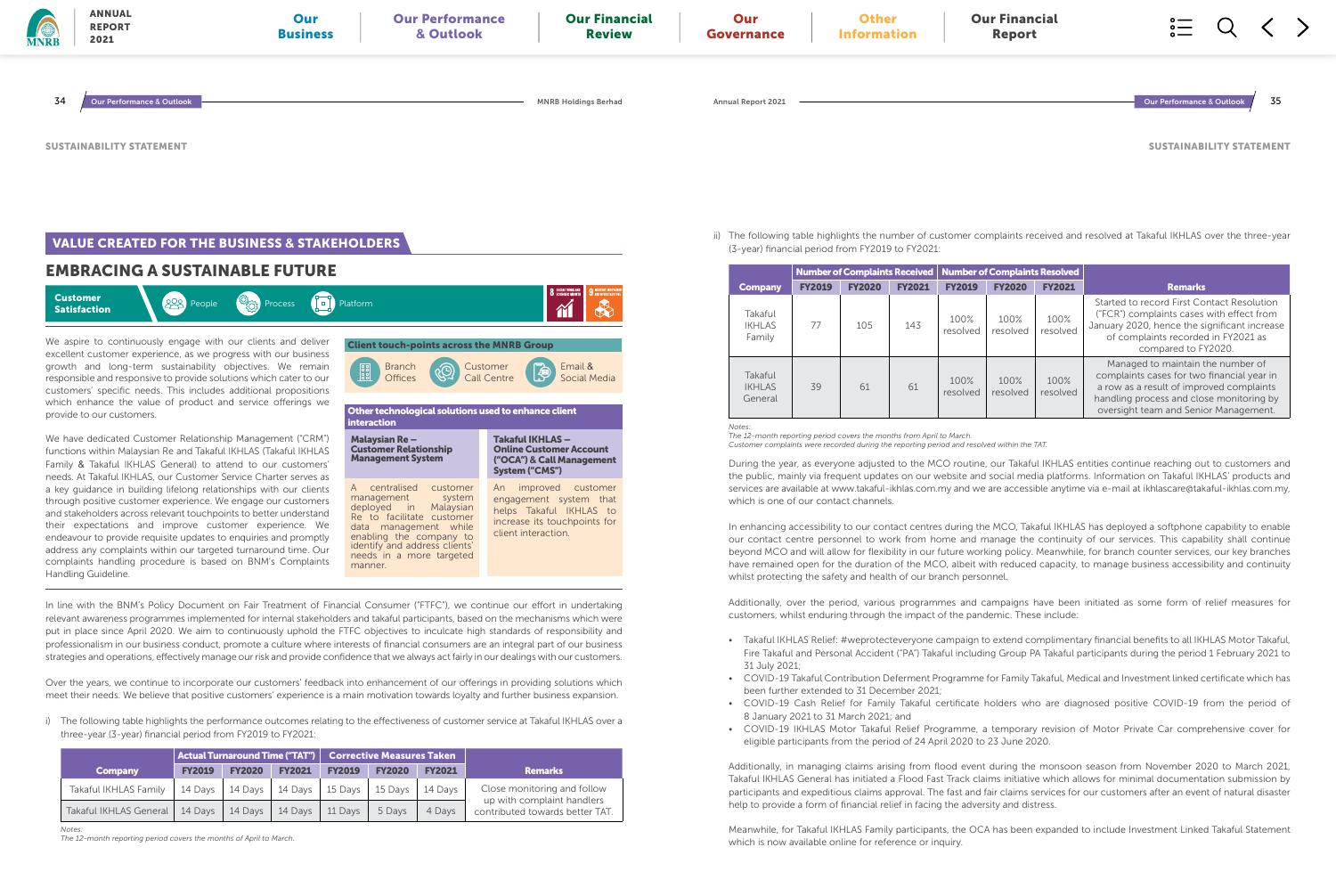### ncy through the Application of Innovative Technology \*New

| <b>MNRB</b> |                            | <b>ANNUAL</b><br><b>REPORT</b><br>2021                                                      | Our<br><b>Business</b>                                                                                                                                                                                                                                                                                                                                                                                                                                                                           | <b>Our Performance</b><br>& Outlook                                                                      | <b>Our Financial</b><br><b>Review</b>        | Our<br>Governance                                                                                  | <b>Other</b><br><b>Information</b>                                | <b>Our Financial</b><br><b>Report</b>                                                                                                                                                                                                                                                                                    |                                      |     |
|-------------|----------------------------|---------------------------------------------------------------------------------------------|--------------------------------------------------------------------------------------------------------------------------------------------------------------------------------------------------------------------------------------------------------------------------------------------------------------------------------------------------------------------------------------------------------------------------------------------------------------------------------------------------|----------------------------------------------------------------------------------------------------------|----------------------------------------------|----------------------------------------------------------------------------------------------------|-------------------------------------------------------------------|--------------------------------------------------------------------------------------------------------------------------------------------------------------------------------------------------------------------------------------------------------------------------------------------------------------------------|--------------------------------------|-----|
|             | 36                         | <b>Our Performance &amp; Outlook</b>                                                        |                                                                                                                                                                                                                                                                                                                                                                                                                                                                                                  |                                                                                                          | <b>MNRB Holdings Berhad</b>                  | <b>Annual Report 2021</b>                                                                          |                                                                   |                                                                                                                                                                                                                                                                                                                          | <b>Our Performance &amp; Outlook</b> | -37 |
|             |                            | <b>SUSTAINABILITY STATEMENT</b>                                                             |                                                                                                                                                                                                                                                                                                                                                                                                                                                                                                  |                                                                                                          |                                              |                                                                                                    |                                                                   |                                                                                                                                                                                                                                                                                                                          | <b>SUSTAINABILITY STATEMEI</b>       |     |
|             |                            | <b>Technological</b><br><b>Innovation</b>                                                   | Platform                                                                                                                                                                                                                                                                                                                                                                                                                                                                                         |                                                                                                          | 9 INDUSTRY, INNOVA<br>3 AND INFRASTRUCT<br>R | <b>Group</b>                                                                                       |                                                                   | Key Initiatives to Improve Process Efficiency through the Application of Innovative Technology<br>*New                                                                                                                                                                                                                   |                                      |     |
|             | <b>Group</b>               |                                                                                             | At the Group, we realise that technological innovation is a vital tool to enable businesses to drive efficiency, address evolving risks and<br>enhance profitability. We have embodied technological innovation within our High-Performance Culture ("HPC") programme to enable<br>faster, simpler solutions that strengthen our role as a responsible service provider.<br>Key Initiatives to Improve Process Efficiency through the Application of Innovative Technology<br><i><b>*New</b></i> |                                                                                                          |                                              | <b>Future Initiatives:</b>                                                                         | *Ready Skill Programme<br>their performance and customer service. | A Ready Skill Programme ("RSP") is designed with a purpose to build Technology Capability of our<br>employees with focus on Agility, Intelligent Automation, Advanced Analytics, Digital Strategy, Next<br>Gen Data and Cyber Risk. This would empower employees through the use of digital tools, boosting              |                                      |     |
|             |                            | <b>Robotic Processing</b><br><b>Automation ("RPA")</b>                                      | RPA is well known for its capability on speed, efficiency and accuracy which is unachievable by normal<br>human workforce. RPA facilitates improvement especially in routine business operation.                                                                                                                                                                                                                                                                                                 |                                                                                                          |                                              | <b>Malaysian Re</b>                                                                                |                                                                   |                                                                                                                                                                                                                                                                                                                          |                                      |     |
|             |                            |                                                                                             | RPA pilot initiatives have been tailored for operational remedies on managing change in a sustainable<br>manner. The knowledge gained is carried forward to the subsidiaries to further tap into the value of RPA.<br>RPA creates better employee experience by shifting from mundane, repetitive tasks to more<br>meaningful scope of work such as analysis and process improvements.                                                                                                           |                                                                                                          |                                              | <b>Business</b><br>Intelligence &<br><b>Business Objects</b><br>("BIBO")                           | adoption.                                                         | Continuous efforts are underway to improve the reporting functionality of the BIBO System and use<br>BIBO continues to drive efficiency via an online reporting capability that enables data-driven decision<br>making. This provides us the agility to manoeuvre the required data and strengthen the reporting process |                                      |     |
|             |                            | <b>Human Capital</b><br><b>Management</b><br><b>System ("HCMS")</b><br><b>Modernisation</b> | A HCMS that provides an intelligent HR solution in managing payroll, benefit and compensation,<br>appraisal, learning and talent management, which facilitates HR management needs.<br>• Streamlines payroll processing and ensures employees' payroll is compliant with Malaysian law                                                                                                                                                                                                           |                                                                                                          |                                              | * AIR Worldwide<br><b>CAT modelling</b><br><b>Tool</b>                                             |                                                                   | The tool provides a real time tracking of our Catastrophe modelling results, which enables the<br>Company to make more informed decisions for the benefit of the management and our clients.                                                                                                                             |                                      |     |
|             |                            |                                                                                             | and legislation.<br>· Facilitates staff performance review process through setting up KPI planning, assessment/                                                                                                                                                                                                                                                                                                                                                                                  | evaluation process and review periods to ease performance cycle to fit the Group requirements.           |                                              | * Customer<br>Relationship<br><b>Management</b><br>('CRM')                                         | efficiently.                                                      | Our CRM System facilitates the centralization of the management of customer information and tracl<br>customer relationship interactions related to business development activities, enabling users to worl                                                                                                               |                                      |     |
|             | <b>Document</b><br>("DMS") | <b>Management System</b>                                                                    | DMS provides a central repository for documents originating from different sources and streamline<br>them into a single source document retrieval to facilitate day-to-day business activities.<br>• Central repository for all business and management documents with high performance retrieval<br>ability, accessible by multiple departments to facilitate daily tasks.                                                                                                                      |                                                                                                          |                                              |                                                                                                    | increasing their value.                                           | • It maximizes the value of our existing customer base whereby customers' data is stored in a single<br>database which mitigate customer data errors.<br>• It enables users to view the customer's complete history.<br>• It allows delineation of which customers are most important and focus more effort toward       |                                      |     |
|             |                            |                                                                                             | • The documents stored are managed with adequate access control and permission as well as<br>availability of documents stored.<br>• The documents can easily be backed up and archived for future reference.<br>• It also minimizes paper usage by creating paper-less environment.                                                                                                                                                                                                              | encryption for security purposes. Full audit trail is available to ensure confidentiality, integrity and |                                              | * Business to<br><b>Business ("B2B")</b><br>Integration<br>with Global<br><b>Reinsurance &amp;</b> |                                                                   | The B2B integration would digitize the message exchange including technical account and clain<br>movement between Malaysian Re and brokers who are ready with GRLC standards. This will improve<br>premium recognition and claims management, which could indirectly attract other key brokers.                          |                                      |     |
|             |                            | * Revamp of MNRB's<br>corporate website                                                     | A total revamp of MNRB's corporate website with better User Interface/User Experience ("UI/EX") will<br>be undertaken by in-house developers.                                                                                                                                                                                                                                                                                                                                                    |                                                                                                          |                                              | <b>Large Commercial</b><br>("GRLC") Standards                                                      | digital operation process.                                        | The Company would bring onboard the GRLC capabilities and manage the change from manual to                                                                                                                                                                                                                               |                                      |     |

The website content and layout will provide more relevant and comprehensive information to better

serve the audience of the Group.

SUSTAINABILITY STATEMENT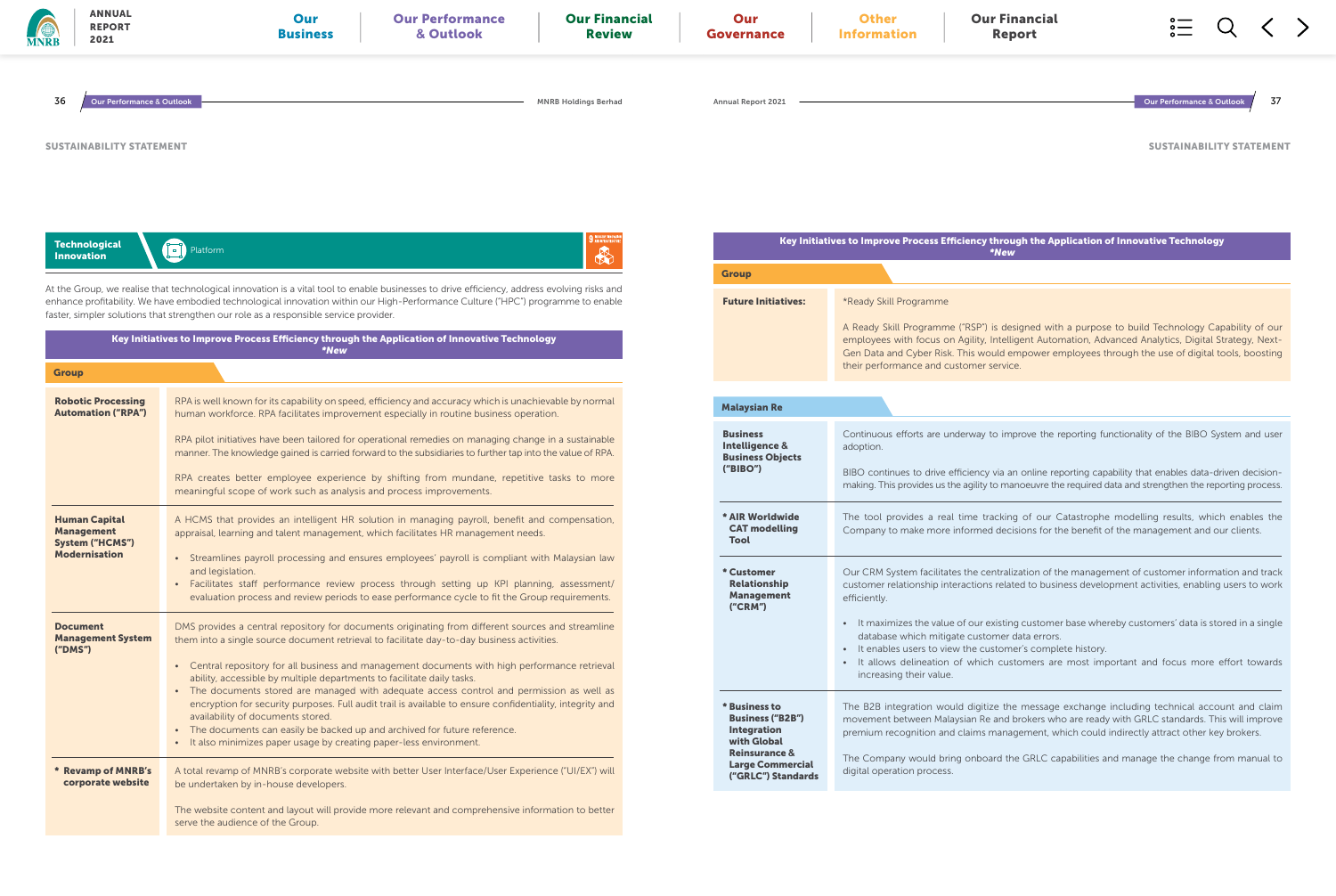### ncy through the Application of Innovative Technology \*New

SUSTAINABILITY STATEMENT

| <b>MNRB</b> | <b>ANNUAL</b><br><b>REPORT</b><br>2021                                                 | Our<br><b>Our Performance</b><br>& Outlook<br><b>Business</b>                                                                                                                                                                                                                                                                                                                                                                                                                                                                                                                                                                                                             | <b>Our Financial</b><br><b>Review</b> | Our<br><b>Governance</b>                                               | <b>Other</b><br><b>Information</b>          | <b>Our Financial</b><br><b>Report</b>                                                                                                                                                                                                                                                                                                                                                                                                                                                                                                                   |                                      |     |
|-------------|----------------------------------------------------------------------------------------|---------------------------------------------------------------------------------------------------------------------------------------------------------------------------------------------------------------------------------------------------------------------------------------------------------------------------------------------------------------------------------------------------------------------------------------------------------------------------------------------------------------------------------------------------------------------------------------------------------------------------------------------------------------------------|---------------------------------------|------------------------------------------------------------------------|---------------------------------------------|---------------------------------------------------------------------------------------------------------------------------------------------------------------------------------------------------------------------------------------------------------------------------------------------------------------------------------------------------------------------------------------------------------------------------------------------------------------------------------------------------------------------------------------------------------|--------------------------------------|-----|
| 38          | Our Performance & Outlook                                                              |                                                                                                                                                                                                                                                                                                                                                                                                                                                                                                                                                                                                                                                                           | <b>MNRB Holdings Berhad</b>           | <b>Annual Report 2021</b>                                              |                                             |                                                                                                                                                                                                                                                                                                                                                                                                                                                                                                                                                         | <b>Our Performance &amp; Outlook</b> | -39 |
|             | <b>SUSTAINABILITY STATEMENT</b>                                                        |                                                                                                                                                                                                                                                                                                                                                                                                                                                                                                                                                                                                                                                                           |                                       |                                                                        |                                             |                                                                                                                                                                                                                                                                                                                                                                                                                                                                                                                                                         | <b>SUSTAINABILITY STATEMEI</b>       |     |
|             |                                                                                        | Key Initiatives to Improve Process Efficiency through the Application of Innovative Technology<br>*New                                                                                                                                                                                                                                                                                                                                                                                                                                                                                                                                                                    |                                       |                                                                        |                                             | Key Initiatives to Improve Process Efficiency through the Application of Innovative Technology<br><i><b>*New</b></i>                                                                                                                                                                                                                                                                                                                                                                                                                                    |                                      |     |
|             | <b>Takaful IKHLAS Family</b>                                                           |                                                                                                                                                                                                                                                                                                                                                                                                                                                                                                                                                                                                                                                                           |                                       | <b>Takaful IKHLAS Family</b>                                           |                                             |                                                                                                                                                                                                                                                                                                                                                                                                                                                                                                                                                         |                                      |     |
|             | <b>Agency Portal Point-</b><br>of-Sales ("i-POS")<br><b>System</b>                     | In addition to its current function, i.e. to monitor proposal submissions, manage certificate<br>distribution and act as a medium of communication with our agents, this newly enhanced system<br>is now more user-friendly. It provides direct linkage to quotations and sales illustrations, generates<br>financial needs analysis and enables online underwriting and approvals.                                                                                                                                                                                                                                                                                       |                                       | * Artificial<br>Intelligence ("AI")<br>and Machine<br>Learning ("ML")  | personalization to our users.               | Incorporation of AI and ML into digital front-end applications to improve efficiency and create hype                                                                                                                                                                                                                                                                                                                                                                                                                                                    |                                      |     |
|             | <b>i-Family System</b>                                                                 | This system provides a full and fresh back-end certificate administration with end-to-end<br>functionalities such as new business, certificate servicing, claims, benefits payable, re-takaful and<br>finance integration module.                                                                                                                                                                                                                                                                                                                                                                                                                                         |                                       | <b>Takaful IKHLAS General</b>                                          |                                             |                                                                                                                                                                                                                                                                                                                                                                                                                                                                                                                                                         |                                      |     |
|             |                                                                                        | It has a workflow capability and automated documentation process that provide efficient document<br>tracking, from scanning up to archiving. This helps to streamline work processes for proposal and<br>certificate administration.                                                                                                                                                                                                                                                                                                                                                                                                                                      |                                       | <b>Insurtech Initiative</b>                                            | takaful plans.                              | This initiative drives business innovation via collaboration with insurtech partners, which deploy simple<br>yet appealing products e.g. travel PA takaful cover managed via online bus ticketing platform. Thi:<br>initiative will further drive takaful inclusion of the general population via on-demand travel micro-                                                                                                                                                                                                                               |                                      |     |
|             | <b>i-SMART Mobile</b><br><b>Application</b>                                            | i-SMART is a front-end application which enables our agents and bancatakaful distributors to use<br>mobile platforms to facilitate paperless new business sales and submission process.<br>It performs financial needs analysis to determine the customer's best fit financial needs. It generates<br>sales illustrations, includes payment gateways, allows recurring payment facility, as well as enables<br>tracking of agents' field activities.                                                                                                                                                                                                                      |                                       | <b>General Takaful</b><br><b>System Re-</b><br>engineering<br>('GTSR") |                                             | The GTSR is a programme to refresh and improve the overall business process from front-end sale<br>to back-end operations, including system upgrades and enhancements.<br>GTSR includes systems integration to expedite customers' experience. Customers could obtair<br>immediate responses and experience good post-participation service.<br>Agency administration module is a portal which allows agents to monitor their performance and<br>lodge a claim. It is a tool for agents to virtually access their statements, view their production and |                                      |     |
|             | <b>New Mobile</b><br><b>Application</b><br>("PRIME")                                   | PRIME is an intended replacement of the current i-Smart front-end application, to enhance ability<br>of agents and bancatakaful distributors in leveraging mobile platforms to facilitate paperless new<br>business sales and submission process.<br>• It maximizes the value of our existing agents' and banca distributors' mobility as the PRIME enables<br>generation of quotation and sales illustration via direct e-submission at the point of sales. The<br>PRIME includes online payment functionality.<br>• The PRIME enables seamless integration of proposal e-submission to our back-office system,<br>improving turnaround time for certificate acceptance. |                                       | * Development<br>of Intermediary<br><b>Digital Suite</b>               | • Agency web application<br>marketing, etc. | record data of prospects and future leads.<br>Development of a full range of digital front-end applications to support the intermediary businesse<br>across web portals and mobile apps that covers:<br>• Cradle-to-grave agent's mobile application<br>• Management web application, e.g. web application for back-office usage, i.e. underwriting                                                                                                                                                                                                     |                                      |     |
|             | <b>Online Customer</b><br><b>Account ("OCA")</b>                                       | This initiative takes the form of self-service OCA that allows customers to register and perform<br>enquiries about their certificate status, payment due, contribution amount and document references<br>such as income tax and e-certificate.                                                                                                                                                                                                                                                                                                                                                                                                                           |                                       | <b>Motor Takaful Portal</b>                                            | recruitments.                               | This shall foster business growth in our intermediary channels and facilitate in increasing new agen<br>The MTP has improved user interface experience with the mobile-friendly portal with a simplified                                                                                                                                                                                                                                                                                                                                                |                                      |     |
|             | * Development<br>of new Web<br><b>Transactional</b><br>Portal ("WTP")                  | Development of WTP to introduce new products to direct consumers and allow the customers to<br>sign up for simple Family Takaful products online.                                                                                                                                                                                                                                                                                                                                                                                                                                                                                                                         |                                       | ('MTP")<br><b>General Partnership</b>                                  | other online platforms.                     | end-to-end process for New Business and Renewals. It also offers the capability to integrate with<br>This GPP is mainly utilised by bancatakaful partners for issuance of certificate, endorsement enquiries                                                                                                                                                                                                                                                                                                                                            |                                      |     |
|             | * Partner's<br><b>Application</b><br>Programming<br>Interface ("API")<br><b>Portal</b> | A new Partner's API portal that would host a comprehensive set of APIs would enable seamless<br>partners onboarding to IKHLAS online platforms.<br>The API functionality is expected to enable seamless transactions and generate new revenue streams<br>especially from technology platform partners.                                                                                                                                                                                                                                                                                                                                                                    |                                       | <b>Portal ("GPP")</b>                                                  |                                             | and requests. It will be further enhanced to facilitate claim enquiries and requests.<br>The GPP enhances the process turnaround time and mitigates loss of documents in transit.                                                                                                                                                                                                                                                                                                                                                                       |                                      |     |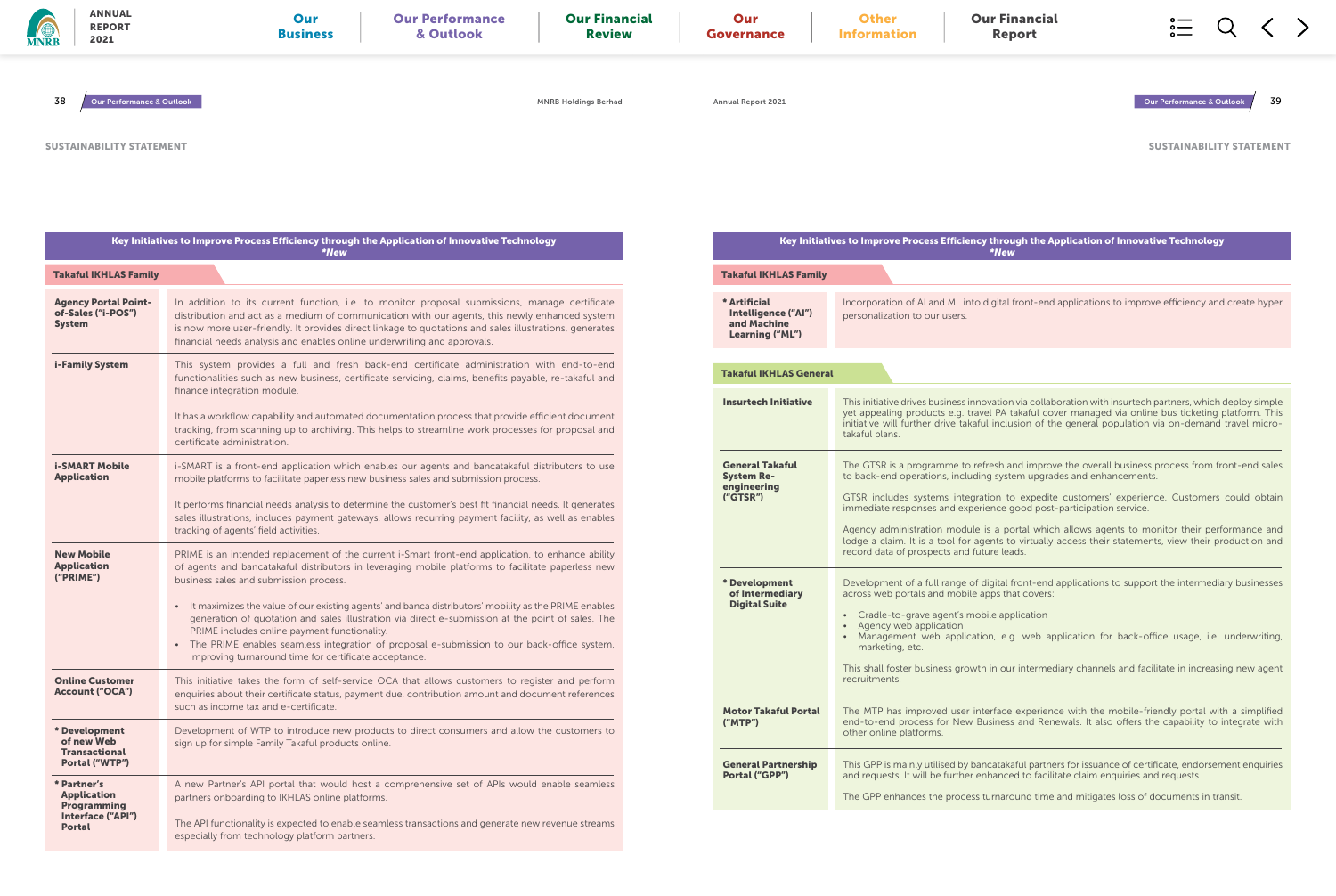We value that digitalisation is key to enhance efficiency and accuracy of our business operation processes and enable our employees to focus more efforts into the more complex analysis and business strategies in providing better customer experience. We are further exploring the use of insurtech in providing end-to-end business solutions.

Moving forward, we will continue to capitalise on the latest technologies to enhance the MNRB Group's business operations and to develop and enhance our products and services. Some of the additional initiatives are:

- Invest in data analytics and technology to enable more efficient and effective processes to better serve customers' needs and maintain competitive edge.
- Align with changes impacting the industry, i.e. changing consumer expectations, emerging technology trends, data and analytics.

GPA products that provide coverage for disabled individuals registered with the Social Welfare

| <b>ANNUAL</b><br><b>REPORT</b><br>2021<br><b>MNRB</b>                                                                                 | Our<br><b>Our Performance</b><br>& Outlook<br><b>Business</b>                                                                                                                                                                                                                                                                                                                                           | <b>Our Financial</b><br><b>Review</b> | Our<br>Governance                                                                                                                           | <b>Other</b><br><b>Information</b>                              | <b>Our Financial</b><br><b>Report</b>                                                                                                                                                                                                                                                                                                                                                                                                                                                                                                                                                                                                                       |                                                                                                                                                                                            |  |
|---------------------------------------------------------------------------------------------------------------------------------------|---------------------------------------------------------------------------------------------------------------------------------------------------------------------------------------------------------------------------------------------------------------------------------------------------------------------------------------------------------------------------------------------------------|---------------------------------------|---------------------------------------------------------------------------------------------------------------------------------------------|-----------------------------------------------------------------|-------------------------------------------------------------------------------------------------------------------------------------------------------------------------------------------------------------------------------------------------------------------------------------------------------------------------------------------------------------------------------------------------------------------------------------------------------------------------------------------------------------------------------------------------------------------------------------------------------------------------------------------------------------|--------------------------------------------------------------------------------------------------------------------------------------------------------------------------------------------|--|
| 40<br><b>Our Performance &amp; Outlook</b>                                                                                            |                                                                                                                                                                                                                                                                                                                                                                                                         | <b>MNRB Holdings Berhad</b>           | <b>Annual Report 2021</b>                                                                                                                   |                                                                 |                                                                                                                                                                                                                                                                                                                                                                                                                                                                                                                                                                                                                                                             | Our Performance & Outloo                                                                                                                                                                   |  |
| <b>SUSTAINABILITY STATEMENT</b>                                                                                                       |                                                                                                                                                                                                                                                                                                                                                                                                         |                                       |                                                                                                                                             |                                                                 |                                                                                                                                                                                                                                                                                                                                                                                                                                                                                                                                                                                                                                                             | <b>SUSTAINABILITY STATEMEI</b>                                                                                                                                                             |  |
|                                                                                                                                       | Key Initiatives to Improve Process Efficiency through the Application of Innovative Technology<br>*New                                                                                                                                                                                                                                                                                                  |                                       | <b>Responsible</b><br><b>Products &amp; Services</b>                                                                                        | 288<br>People                                                   | <b>Platform</b><br>Process                                                                                                                                                                                                                                                                                                                                                                                                                                                                                                                                                                                                                                  | 3 GOOD HEALTH<br>$-\sqrt{\bullet}$<br>$\bm{\Theta}$                                                                                                                                        |  |
| <b>Takaful IKHLAS General</b><br>* Partner's<br><b>Application</b><br><b>Programming</b><br><b>Interface ("API")</b><br><b>Portal</b> | A new Partner's API portal that would host a comprehensive set of APIs would enable seamless<br>partners onboarding to IKHLAS online platforms.<br>The API functionality is expected to enable seamless transactions and generate new revenue streams<br>especially from technology platform partners.                                                                                                  |                                       |                                                                                                                                             | environmental and social impediments faced by our stakeholders. | Continuing our journey along with our Vision of "We Protect Everyone", we strive to provide reinsurance, retakaful and taka<br>solutions that protect our customers' resilience against emerging economic, environmental and social risks. From a sustainabil<br>perspective, additional focus is given towards risks that relate to climate change and the protection of underserved and unserv<br>groups. We define responsible products and services as takaful and reinsurance solutions that effectively tackle the econom<br>We work within our existing Underwriting Guidelines, Product Management Framework and Product Pricing Policy to design a |                                                                                                                                                                                            |  |
| <b>B2C Personal</b><br><b>Accident System</b>                                                                                         | The Business to Customer ("B2C") Personal Accident System enables customers to obtain quotations,<br>proposals and make payments online.<br>This system allows customers to directly acquire information on their certificates and coverages via a                                                                                                                                                      |                                       | <b>Affordable Takaful Products</b>                                                                                                          |                                                                 | develop products and services, including the offerings which address economic and environmental impact to various stakehold<br>especially those in underserved and unserved segments of the population. Our efforts to date, include:<br><b>Products for Specialised Communities</b>                                                                                                                                                                                                                                                                                                                                                                        |                                                                                                                                                                                            |  |
| <b>IKHLAS-Q</b>                                                                                                                       | mobile-friendly interface that includes email and SMS notifications for status updates of certificates.<br>This is a pilot project to provide a user-friendly mobile application for sales agents to generate<br>quotations for new vehicles.<br>The system aims to improve the overall turnaround time for new vehicle quotation requests and<br>enhance both the sales agent and customer experience. |                                       | <b>Agro Madani:</b><br>Affordable Group Term Takaful ("GTT")<br>and Group Personal Accident ("GPA")<br>specifically for Agrobank customers. |                                                                 | <b>Agro Mabrur-i:</b><br>A GTT product that provides coverage<br>for underserved segment qualified<br>under Perlindungan Tenang.                                                                                                                                                                                                                                                                                                                                                                                                                                                                                                                            | <b>IKHLAS Wanita Elegance Takaful:</b><br>A protection plan specially catered<br>to financially assist in the struggles of<br>female illnesses and cancers, including<br>maternity risks.  |  |
| * Artificial<br>Intelligence ("AI")<br>and Machine<br>Learning ("ML")                                                                 | Incorporation of AI and ML into digital front-end applications to improve efficiency and create hyper<br>personalization to our users.                                                                                                                                                                                                                                                                  |                                       | <b>Takaful Prihatin:</b><br>Affordable GTT and GPA for business<br>owners.<br><b>Takaful Amani Plus:</b>                                    | <b>Agro Nurani:</b>                                             | <b>IKHLAS Bus Safe Ride:</b><br>Provides travel protection for bus<br>passengers during their journey.                                                                                                                                                                                                                                                                                                                                                                                                                                                                                                                                                      | <b>IKHLASlink Lady Secure Takaful Rider</b><br>A protection plan specially catered for<br>female participants to ease financia<br>burden upon contraction of female-<br>related illnesses. |  |
|                                                                                                                                       |                                                                                                                                                                                                                                                                                                                                                                                                         |                                       | Affordable GTT and GPA.                                                                                                                     |                                                                 | GTT and GPA products that provide                                                                                                                                                                                                                                                                                                                                                                                                                                                                                                                                                                                                                           |                                                                                                                                                                                            |  |



### for Specialised Communities

*IKHLAS Basic Term Takaful:* Affordable Term Takaful.

I*KHLAS Value Term Takaful:* Affordable Term Takaful.

*Takaful:*

motor takaful plan.

*IKHLAS Home Protect Takaful:* An affordable and comprehensive coverage designed for a homeowner.

### *Property & Engineering Reinsurance (Treaty & Facultative):*

Reinsurance that protects property against natural disaster risks.

*IKHLAS Motor Comprehensive Plus*  An affordable and comprehensive owners.

### *IKHLAS Bus Safe Ride:*

#### *Agro Nurani:*

Department.

### *Agricultural Reinsurance:*

A programme which protects against damage to crops and livestock.

### *IKHLAS PTP Plus Takaful:*

A private car comprehensive coverage specially designed for Perodua vehicle

### *IKHLAS Wanita Elegance Takaful:*

#### *Long Term Houseowner for the government employees:*

A plan which protects government employees' residential properties during period of financing.

#### *Takaful Kasih Plus:*

An affordable Personal Accident coverage designed for Agrobank customers.

### Products to address Climate Change

### rur-i: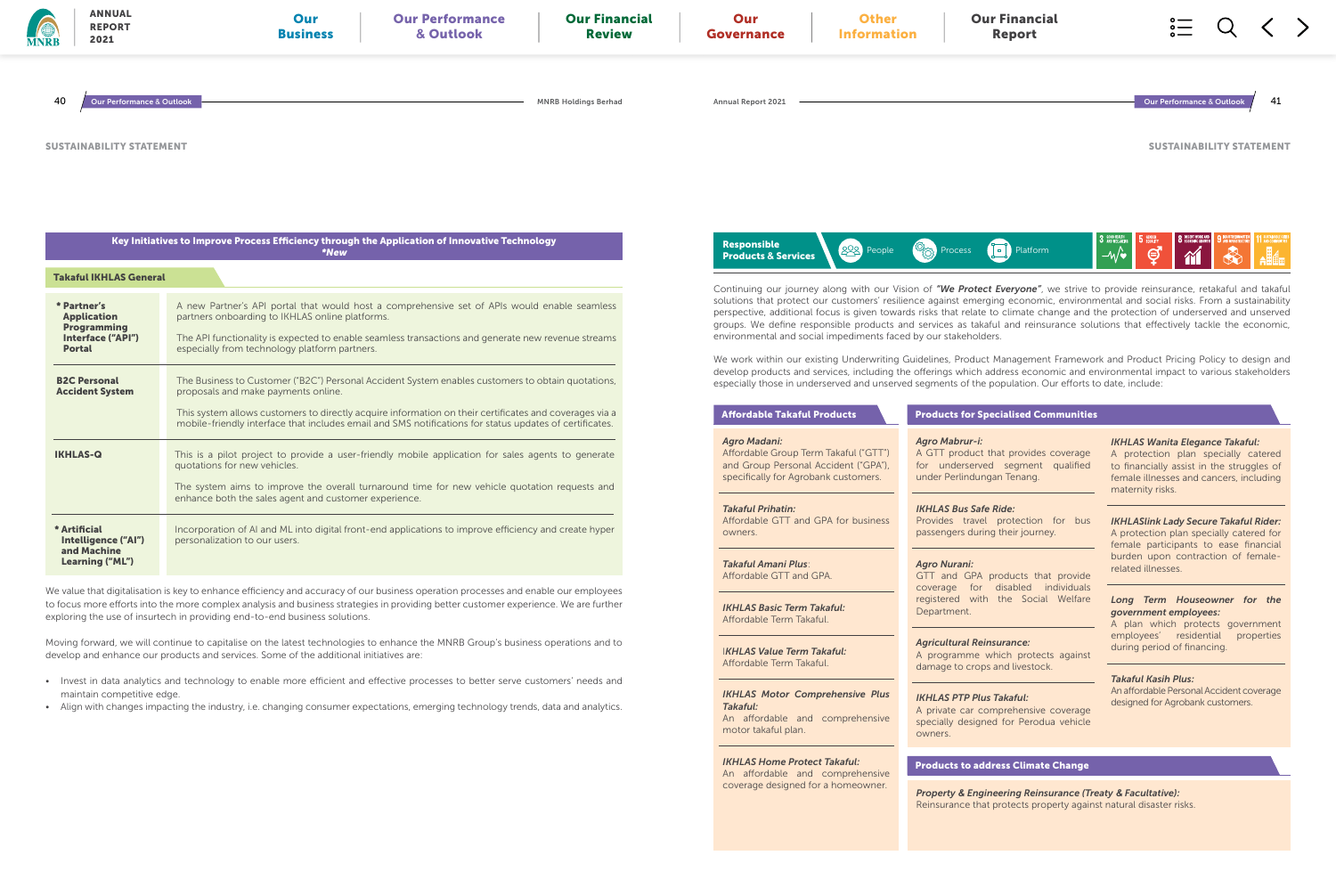Meanwhile, we continue to offer our value based *IKHLAS Waqf & Endowment ("IWE")* initiative for the community. The IWE provides complimentary Waqf and endowment benefits to individuals who participate in any of our general takaful plans. The IWE allocates RM1,000 for each general takaful certificate for donation to Waqf and endowment under the participant's name upon his/her accidental demise. The Waqf and endowment goes a long way to benefit the community and reflect as good deeds on the named individuals.

As the Group specialises in providing reinsurance, retakaful and takaful offerings, our reputation is built on the trust that our stakeholders have in us. This is highly dependent on the quality and credibility of our products and services, the advice and recommendation we provide our customers and the personal conduct and capability of our intermediaries. We strive to ensure our products and services are promoted in a responsible manner and that our customers are getting the appropriate information and advice on the coverage best suited to their needs.

For reinsurance and retakaful, Malaysian Re has adopted its licensed AIR's Catastrophe Modelling tool in underwriting, risk management and claims estimation, to support our corporate clients in assessing potential natural catastrophe events. Malaysian Re also own, manage and operate a Re.Banjir Flood Modelling ("Re.Banjir") tool and offers its use to the Malaysian insurance industry. Re.Banjir is a flood analysis tool, developed based on the best catastrophe modelling practices, which calculates the Probable Maximum Loss ("PML") for flood events in Malaysia. This then would enable the estimation of flood exposures for a better understanding of the effects of flood on the respective portfolios.

Further, Malaysian Re continues to organize technical training courses for our corporate clients' underwriters to scale up their risk analytics capabilities. These courses are offered to both domestic and international clients. Annual cedants' workshops further ensue as avenues to discuss on current market issues and sharing of knowledge.

For Takaful IKHLAS, we constantly ensure that our agents and other intermediaries are properly trained in sales conduct and product understanding. This responsibility is undertaken by our in-house training division, IKHLAS Academy, especially in managing training requirements for Takaful IKHLAS Family. A dedicated training programme, Agency Training Roadmap, for intermediaries has been developed by the IKHLAS Academy.

|                                          | <b>Agency Training</b>                                                                    | <b>Agency Code of Ethics</b>                                                                                               | <b>Balanced Score Card</b>                                                                                                                                  |
|------------------------------------------|-------------------------------------------------------------------------------------------|----------------------------------------------------------------------------------------------------------------------------|-------------------------------------------------------------------------------------------------------------------------------------------------------------|
| <b>Objectives</b>                        | Enhanced training focused on<br>client service, marketing skills<br>and product knowledge | Set standards<br>on code of<br>conduct as per industry and<br>Malaysian Takaful Association<br>("MTA") guidelines          | To encourage agents to consider<br>consumers' financial needs and<br>circumstances, provide proper<br>advice and ensure ethical and<br>professional conduct |
| <b>Achievements</b>                      | • Boost agency production<br>• Dedicated agency<br>training<br>roadmap (see below)        | Agents equipped with knowledge<br>on advisory principles, disclosure<br>of underwriting info and ethical<br>market conduct | • Increase agents' productivity<br>from 2.6 to 3.6 cases per month<br>• Increase the number of active<br>agents from 14.6% to 28.3%                         |
|                                          |                                                                                           |                                                                                                                            |                                                                                                                                                             |
| <b>Dedicated agency training roadmap</b> |                                                                                           |                                                                                                                            | <b>Leaders</b>                                                                                                                                              |
| <b>New recruitment</b>                   | <b>Existing agents</b>                                                                    | $\bullet$ .<br>• Advanced Takaful Planning                                                                                 | Leadership & Agency Management<br>Programme                                                                                                                 |

• Rising star

• Wasilah Kesejahteraan

## 2.5% Green Energy **Incentives**

• Wasilah Kesejahteraan



- Agency Business Survival
- Coaching for Performance

## $\boldsymbol{\mathcal{H}}$

SUSTAINABILITY STATEMENT

AND STRO

At Takaful IKHLAS, we ensure that our agents are equipped with knowledge in general advising principles, contract documentations, disclosure of underwriting information and ethical market conduct. We also endeavour that our agents always comply with the standards set by the industry's Agency Code of Ethics and Shariah principles and compliance. We further ensure our agents meet the required Continuing Professional Development ("CPD") hours as required by the MTA.

In fostering initiative towards addressing the issue on climate-related risks and its impact to the EES aspects, Takaful IKHLAS General is responding to this through an update to our Underwriting Guidelines. For the commission on alternative energy, we are providing a 2.5% Green Energy Incentives on eligible general takaful risks. We foresee this action would contribute to mitigate the effects of the climate change from an underwriting perspective.

 $\boldsymbol{\mathcal{H}}$ 

Cybersecurity **Platform** 

Overall, sustainability requires meaningful convergence between our EES considerations and long-term business interests. We aspire to address our stakeholders' needs for responsible products and services, as this is critical to our overall business sustainability, competitive market positioning and long-term financial viability.

ty policies and standards, including codes of conduct for employee and

protect information, including multifactor authentication, firewalls, ddition to vulnerability and penetration testing.

data privacy and cybersecurity covering a broad range of security topics, ng and compliance.

d procedures to ensure timely and accurate resolution of computer

We are cognizant of the increasing frequency and sophistication of cybersecurity incidents directed at major financial institutions. The potential damage inflicted from these incidents could significantly affect the MNRB Group's financials and reputation.

To address the risk, we adopt a multifaceted approach to protect confidentiality, integrity, authenticity and availability of information by embedding data and information security protection throughout our operations and information technology programmes. This approach is undertaken with the goal of safeguarding customers', employees' and the Group's digital assets whilst ensuring high availability system uptime. This is achieved by:

The Group IT Security Policy protects our IT environment, particularly in safeguarding confidentiality, integrity and availability of information and systems. It serves as master policy for security standards for all the companies within the Group, to manage and secure IT assets including the respective Infrastructure, Network and Information.

This ensures that the Group complies with the relevant regulatory requirements, including the Personal Data Protection Act 2010 and subsequently, able to provide a secure working environment, protect customer data/information and preserve Group's assets.

| ĩ   | maintaining a comprehensive set of cybersecuri<br>non-employee system users.                       |
|-----|----------------------------------------------------------------------------------------------------|
| ii  | utilizing up-to-date technologies and tools to<br>intrusion detection and prevention systems, in a |
| iΪi | providing awareness training for employees on o<br>including password protection, social engineeri |
| iv  | implementing incident response measures and<br>security incidences.                                |

For the commission on alternative energy, we are providing a

on eligible general takaful risks.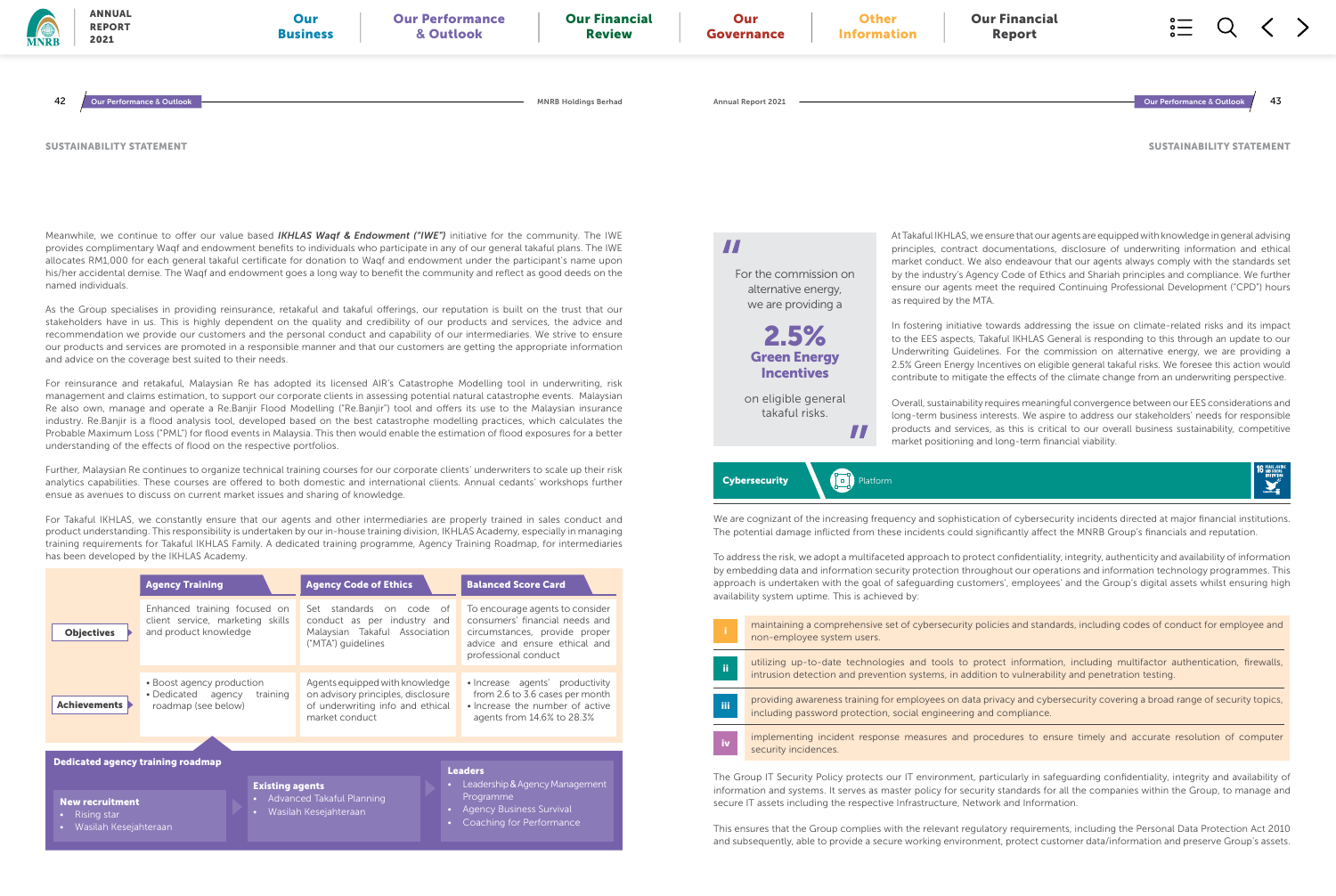### Initiatives to Ensure Data Protection and Privacy \*New

### \* Email Messaging **Gateway**

### Expansion of Security information and event management ("SIEM") Monitoring by SOC

To expand the security monitoring of critical servers and network appliances to monitor cybersecurity threats in order to protect the Group's infrastructure environment that protects customer data/information



Cyber Emergency Response Team ("CERT")

Building up CERT members which converse with the incident response plan and handling procedures and remain contactable at all times.



### \* Data Loss Prevention ("DLP") solution

Deployed to cover data in-use, data in-motion and data at-rest to improve the Group's information security and protect business information from data breaches. DLP are running on detection mode. This will be implemented for all companies.



### \* Advanced Persistent Threat Solution

Deployed to protect the network, email and endpoint to detect, analyse and prevent threats from malware that has evolved to bypass traditional security methods.

### \* Endpoint Protection Security Software Suite

Consists of anti-malware, intrusion prevention and firewall features deployed to protect the server and



Deployed to provide inbound and outbound messaging security including protection against the latest messaging threats and built-in data protection capabilities to keep email secure and confidential.

SUSTAINABILITY STATEMENT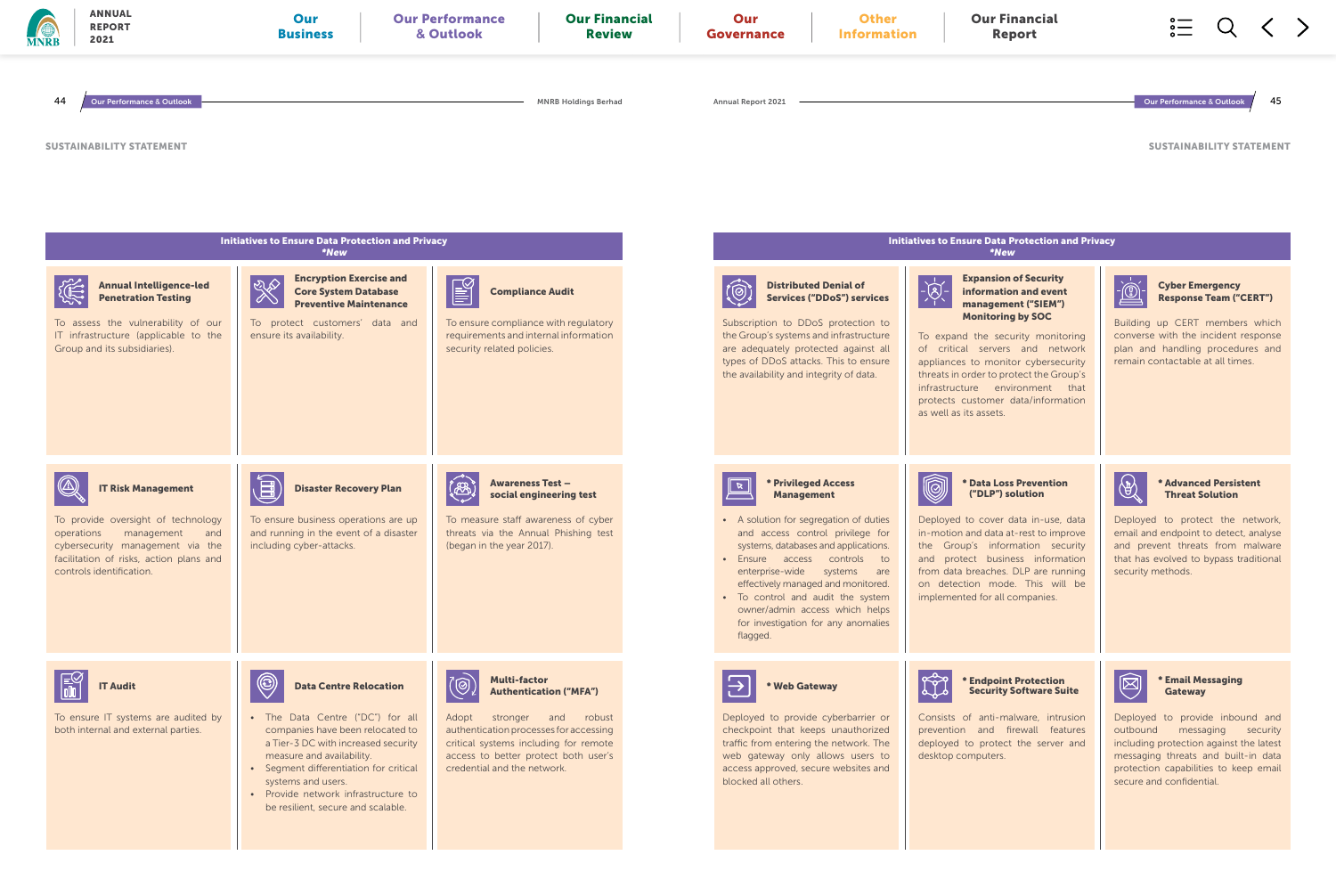The sustainability of our business is dependent on stakeholders' trust and our ability to maintain a secure and confidential environment. We continuously work to improve our Cybersecurity control measures through investments in both IT infrastructure and employee awareness programmes.

Business Ethics **& Business Ethics & Communication**<br>**Corporate Governance** Communication

Our employees receive on-going cybersecurity training and awareness programme covering a broad range of security topics, from password protection and social engineering, to privacy and compliance. For example, our Weekly ICT Security Advisory programme provides all our employees with useful IT and Cybersecurity tips.

In order to strengthen our security controls, the Group has implemented Annual Cyber Drill Exercise to test the effectiveness of the Group's Cyber Incident Response Plan ("CIRP"), based on various current and emerging threat scenarios (e.g. phishing, ransomware and social engineering) with the involvement of key stakeholders and CERT team.

> Basic Principle – employees should conform strictly to the laws and regulations of Malaysia;

Conflict of Interest – employees may not either directly or indirectly become **2.** Connect of interest – employees may not entier directly of indirectly become involved in any venture, business or dealing which may have conflict of interest;

**3.** Zero tolerance towards any illegal gratification or corrupt practice; and

The Group acknowledges that it is vital to conduct business in compliance with ethical standards and applicable regulatory requirements. In line with this principle, we uphold the Group's values of integrity, collaboration and expertise, in all our dealings, thereby safeguarding the interests of our stakeholders. Our internal policies and procedures address issues related to bribery, corruption and money-laundering and these are regularly communicated to all employees. By adopting these policies and procedures, we aim to ensure that the Group and our employees consistently carry out our business ethically and with integrity.

Following the introduction of new legislation and guidelines, namely Section 17A of the Malaysian Anti-Corruption Commission ("MACC") (Amendment) Act 2018 on Corporate Liability, as well as the Companies Act 2016 and Malaysian Code on Corporate Governance ("MCCG") 2017, there is a growing demand for enhanced corporate governance and regulatory compliance, which require stakeholders to play more proactive roles in preventing corrupt practices. In this context, the MNRB Group has set the tone from the top on our stance against bribery and corruption to safeguard our

Gifts and entertainment are to be restricted within reasonable bounds, i.e. gifts of consumable goods and other items, of nominal value, as promulgated by our Group Anti-Bribery and Corruption Policy.

4.

In addition to the Code of Conduct, the MNRB Group has in place a Group Whistleblowing Policy, Group Anti-Fraud Policy and Fit & Proper Policy to govern the conduct of our officers.

As the Group has takaful and retakaful businesses under our purview, we have established Shariah Governance Policy with the primary objective of strengthening the effectiveness of Shariah governance arrangements that are well-integrated within our business and risk strategies. The Policy sets out the strengthened oversight accountabilities of the Board, the Group Shariah Committee and other key functions involved in the implementation of Shariah governance.



businesses and ensure all commercial activities are carried out in an environment which is free from bribery and corruption.

The Group Code of Conduct ("Code of Conduct") is incorporated within the Group's Scheme of Service for strict adherence by all employees. Amongst others, it outlines the following principles:

SUSTAINABILITY STATEMENT

operations, business, affairs and activities are in compliance with Shariah.

compliance, risk management and corporate governance matters.

self-assessment on monitoring compliance to the regulatory guidelines.

Initiatives to Preserve Business Ethics and Compliance

Communicates our commitment to prevent bribery and corruption.

### Group Anti-Bribery and Corruption Policy

The Group Whistleblowing Policy provides an avenue for employees and members of the public to disclose any improper conduct in accordance with the procedures as provided under the policy. It provides protection for employees and members of the public who report such allegations without fear nor reprisal.

### Group Whistleblowing Policy

The Code of Conduct stipulates, amongst others, that all staff must conform strictly to the laws and regulations of Malaysia along with the accepted standards of business ethics as set out therein.

- In accordance with the regulatory Shariah Governance Framework, this policy is to ensure the Group operations and business activities are in accordance with Shariah principles.
- Our Group Compliance Management Department ("GCMD") and the GMRCC are tasked with mitigating financial and reputational risks arising from regulatory non-compliance in accordance with our Group Compliance Management Framework. The MNRB Group's compliance with Shariah Principles is guided by the Shariah Governance Policy and operationalized by our Shariah and Business Advisory Department ("SBAD"). There are oversights from Shariah Risk, Shariah Compliance and Shariah Audit functions and the Group Shariah Committee which was established particularly to ensure takaful and retakaful business entities aims and
- Over the years, GCMD collaborates with Group Risk Management Department ("GRMD") and SBAD to organise series of compliance and risk management awareness programmes. The objective of these programmes is to raise our employees' awareness on
- In addition, we have in place a number of other mechanisms to ensure transparent and compliant operations. These include the dissemination of applicable regulatory guidelines for all Management-level employees and awareness briefings on the latest regulatory developments. Attestation by the Heads of Departments ("HODs") via compliance checklists provides a mechanism for departmental

### MNRB Group Code of Conduct

- Anti-Money Laundering/Counter Financing of Terrorism and Targeted Financial Sanction ("AML/CFTTFS")
- Awareness and refresher programmes are conducted regularly for all employees and agents. These are offered via e-Learning modules for all staff and induction programme for new employees.
- Electronic Compliance Tracking System ("e-CTS")
- Monitors regulatory submissions and verification of compliance with the relevant regulatory guidelines.

Internal compliance information pop-up messages/alerts via the intranet as part of the Group's awareness initiatives.

### Compliance Portal

All compliance matters, including non-compliance issues and regulatory submission are reported to GMRCC and the Audit Committee and RMCB.

### Compliance Reporting Process

### Shariah Governance Policy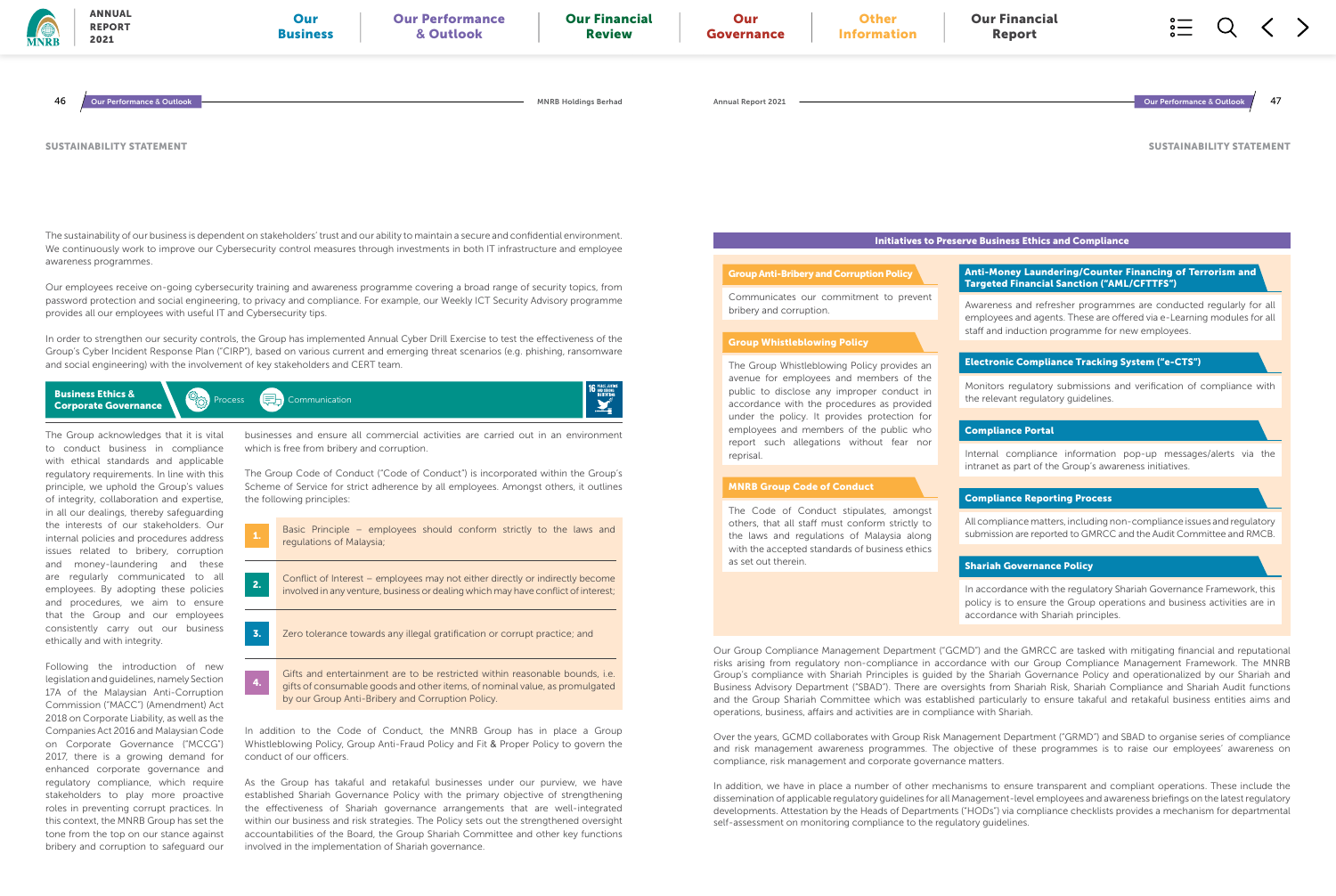Additionally, to instil trust and confidence as well as to allow informed investment decisions by our shareholders, we disclose fair and balanced information of relevance, including the MNRB Group Corporate Governance Report via the MNRB Group Corporate website - www.mnrb.com.my.

Anchored by these fundamentals and in accordance with the MNRB Group Outsourcing Framework, the Group Procurement Policy and Procedures, as well as the Group Anti-Bribery and Corruption Policy, we carefully assess all associated counterparties and stakeholders. This involves ensuring the necessary due diligence processes are in place to assess the counterparty's or service provider's background and qualifications prior to their appointment and/or renewal of contracts. Examples of assessment criteria used include financial background, compliance with regulatory requirements (e.g. in the area of fraud, bribery & corruption and money laundering) suppliers' experience and capabilities on the subject matter and the quality of their work.

SUSTAINABILITY STATEMENT



Investment remains as an integral part of our business and the MNRB Group is committed to undertaking these in a responsible manner. We invest to attain optimum returns while balancing the risks involved, hence creating value for our stakeholders. The Group's investment management approach involves a systematic and structured investment process, focusing on capital preservation, liquidity management and return optimisation. The Investment Committee and the Board have oversight of the investment process which also takes into account EES criteria.

Guided by our Investment Policy Statement ("IPS"), our Group Investment Department and Group Investment Management Committee ensure proper risk management by prudently monitoring existing and screening potential investment portfolios. The department safeguards portfolios by complying with approved Strategic Asset Allocations that have been thoroughly discussed and approved by the Board. We portrayed our interest to long-term view through the inclusion of Sustainability Investing in our IPS.



All investments must also adhere to strict permissible instruments and avoid exposure to impermissible sectors such as gambling and alcohol-related sectors. Investments are only made with approved counterparties who meet the appropriate rating and other relevant criteria within approved credit limits, as stipulated in the investment policies and guidelines. Furthermore, the department ensures that our investments conform to Shariah principles as per the requirements of our takaful funds.

All financial assets are assessed at each reporting date to determine whether there is any objective evidence of impairment due to any significant events having an impact on the estimated future cash flows of the asset.

The Takaful contributions received are strictly invested in Shariah compliant instruments. These are regularly verified for compliance with Shariah principles through regular Shariah reviews and are reported to the Group Shariah Committee.

SUSTAINABILITY STATEMENT



aps in the Group;

sis which will address initiatives for talent gaps;

Iress competency and performance;

tability, responsibility and culture; and

Imes, activities to engage employees and alignment to corporate objective.

## EMPOWERING OUR PEOPLE



The Group recognises that our people are crucial to the success of our business and we are committed to enhancing their capabilities. We believe continuous learning and development is essential to equip our people with the right skills, knowledge and competencies. This is embodied in our talent development framework and is necessary to support our business as we grow.

As to ensure Talent Management Framework and High-Performance Culture are inclusive and robust, necessary steps have been taken to strengthen the Group's talent and succession programmes. The framework includes:

We endeavour to nurture a high-performance culture to generate growth. Our comprehensive development plans provide opportunities for our employees to further enhance their skills, knowledge and capabilities.

### Avenues for Training Development

|                           | <b>FY 2021</b> |
|---------------------------|----------------|
| ernal Training Courses    |                |
| ternal Training Courses   |                |
| nline Training Courses    |                |
| <b>Executive Coaching</b> |                |
| Job Rotation              |                |
|                           |                |

| 1. | <b>Talent classification and</b><br>demographic standing | Identifying talent g |
|----|----------------------------------------------------------|----------------------|
| 2. | <b>Talent Planning</b>                                   | Planning and analy   |
| 3. | <b>Talent Interventions</b>                              | Intervention to add  |
| 4. | <b>Talent Performance &amp;</b><br><b>Reward</b>         | To address accoun    |
| 5. | <b>Talent Engagement</b>                                 | Initiatives, program |

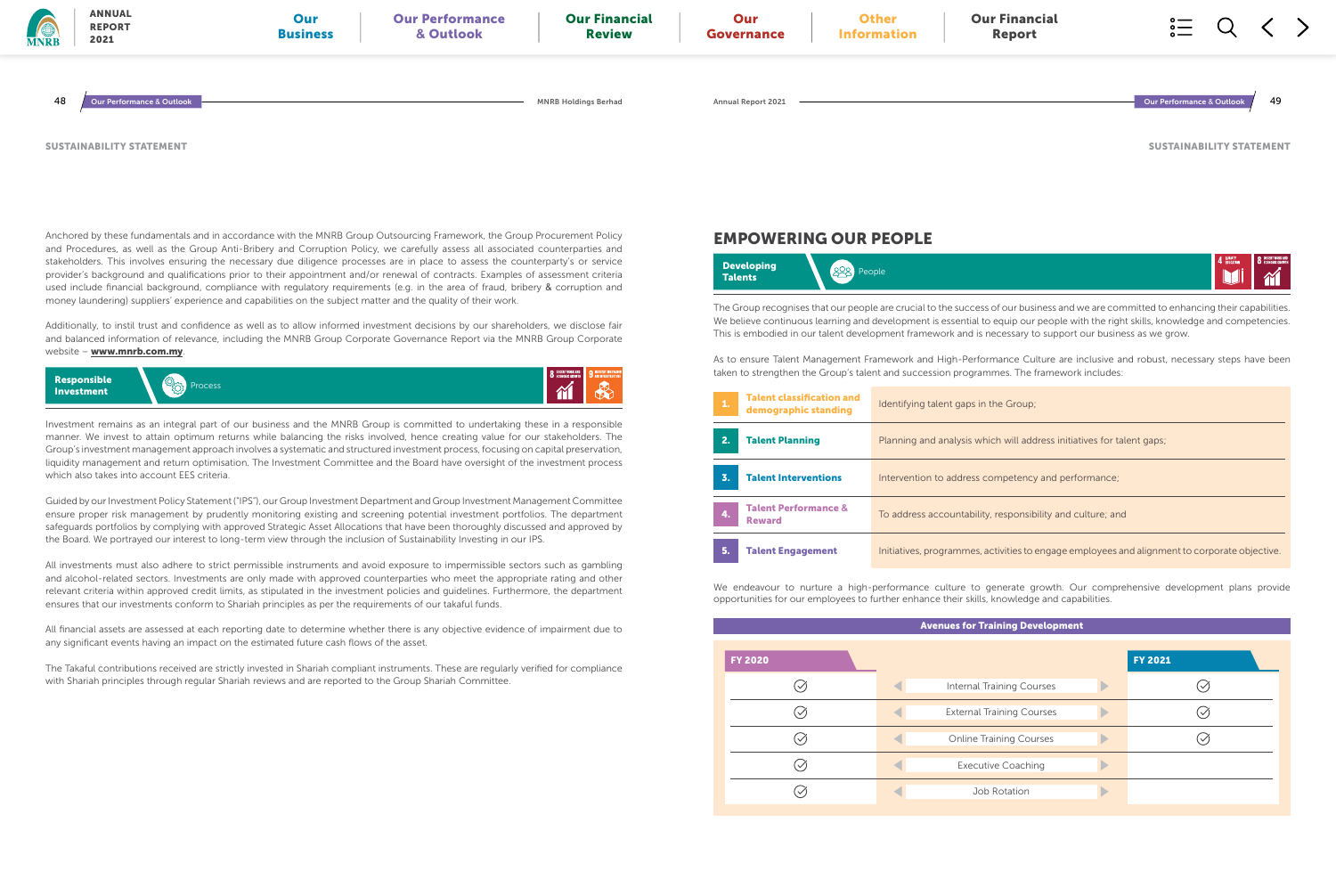|  | <b>Key Training Programmes</b> |  |  |
|--|--------------------------------|--|--|
|--|--------------------------------|--|--|

1. Leading & Thriving Through Challenging Times

2. COVID-19 - Identifying Hidden Opportunities and Navigating Our Business for Insurance Sales and Marketers 3. Coronavirus in a Connected and Digital World. Exploring the Implications for The Insurance Industry 4. Webinar Series for Sales Team - Topic #1: Entrepreneur's Mind at Work 5. Work from Home Enablement with G Suite. G Suite is Google Workspace application store. The training is about learning on how to work from home remotely using Google workspace. The benefits of using this G Suite is cost effectiveness and work efficiency.

- 4. Basic Reinsurance & CAT Modelling
- 5. Asia Pacific Training Programme 2019
- 6. MNRB Group Ideathon 2019 Workshop
- 7. Liability Insurance Seminar 2019
- 8. International Reinsurance Management Training
- 9. 14<sup>th</sup> International Shariah Scholars Forum
- 10. 11<sup>th</sup> International Conference of Financial Crime and Terrorism Financing
- 11. Young Takaful Manager Leadership Programme
- 12. Corporate Leader Advanced Programme
- 13. The Takaful Rendezvous 2019
- 14. Group Talent Programme Structured Leadership Development Programme
- 15. Excellent Customer Service
- 16. YOU Lead 2019
- 17. 4<sup>th</sup> Robotic Process Automation Asia
- 6. Stress Management
- 7. Webinar Series for Sales Team Topic #2: Selling in Turbulence Masterclass
- 8. Shariah Audit and Assurance: Fieldwork Procedure & Reporting
- 9. Webinar Cyber Security in a Remote Working Environment
- 10. PowerPoint Slide Design: Impactful Slide Design Master Class
- 11. Webinar on Building & Reporting a Culture of Integrity
- 12. The Power of Emotional Intelligence
- 13. Social Media Training
- 14. Introduction to Reinsurance
- 15. Preparing for the Post Pandemic World
- 16. Extraordinary Productivity in Extraordinary Challenging Times
- 17. Professional Skills Training Webinar
- 18. The 6 Critical Practices for Leading a Team: Everyone Deserves a Great Manager

### 1. Mastering the Secrets of Successful Sales & Marketing Professionals with Finesse Corporate Grooming

- 2. Reinsurance Business Simulation
- 3. A Practical Workshop in Reinsurance Accounting

FY 2020 FY 2021

Internal job rotation and attachment programmes are highly supported as diverse knowledge and skills of our employees could foster creativity and strengthen our problem-solving acumen.

SUSTAINABILITY STATEMENT

### Key Talent Development Programmes

| <b>ANNUAL</b><br>MNRB<br><b>REPORT</b><br>2021 | Our<br><b>Business</b> | <b>Our Performance</b><br>& Outlook | <b>Our Financial</b><br><b>Review</b> | Our<br>Governance         | <b>Other</b><br><b>Information</b> | <b>Our Financial</b><br><b>Report</b> | $\circ$ —<br>$\circ$ —<br>$\sim$<br>$\circ$ — |
|------------------------------------------------|------------------------|-------------------------------------|---------------------------------------|---------------------------|------------------------------------|---------------------------------------|-----------------------------------------------|
| 50<br>Our Performance & Outlook                |                        |                                     | <b>MNRB Holdings Berhad</b>           | <b>Annual Report 2021</b> |                                    |                                       | Our Performance & Outlook<br>51               |
| SUSTAINABILITY STATEMENT                       |                        |                                     |                                       |                           |                                    |                                       | <b>SUSTAINABILITY STATEMEI</b>                |
|                                                |                        |                                     |                                       |                           |                                    |                                       |                                               |

| <b>FY 2020</b>                                                                                                                                                                                                                                                                                                                                                                                                                                                             | <b>FY 2021</b>                                                                                                                                                                                                                                                                                                                                                                                                                             |  |  |  |  |
|----------------------------------------------------------------------------------------------------------------------------------------------------------------------------------------------------------------------------------------------------------------------------------------------------------------------------------------------------------------------------------------------------------------------------------------------------------------------------|--------------------------------------------------------------------------------------------------------------------------------------------------------------------------------------------------------------------------------------------------------------------------------------------------------------------------------------------------------------------------------------------------------------------------------------------|--|--|--|--|
| <b>Education Assistance Programme ("EAP")</b><br>A programme to encourage employees to fast-track<br>their progress to pursue industry-specific professional<br>qualifications (e.g. Institute and Faculty of Actuaries ("IFoA"),<br>the Malaysian Insurance Institute ("MII") and the Society<br>of Actuaries). During the reporting year, 56 employees<br>participated in this programme. In addition, 1 of our<br>employees of our scholars qualified to be an actuary. | <b>Education Assistance Programme</b><br>A programme which allows employees to pursue<br>insurance-related, finance-related, actuarial-related or<br>other professional qualifications (e.g. Fellow of IFoA,<br>Associate of the Malaysian Insurance Institutes ("AMII"),<br>Fellow of the Society of Actuaries ("FSA").<br>This includes promoting the EAP and its provisions to<br>the workforce; and inviting education institutions to |  |  |  |  |
| <b>Leaders as Teachers ("LATs")</b><br>A reinforcement programme for our employees/internal<br>subject matter experts to conduct and contextualise learning<br>materials for our employees to increase the transfer of                                                                                                                                                                                                                                                     | advocate on certifications/qualifications offered.<br>Enhancing the EAP increment scheme to be competitive<br>$\bullet$<br>with the market, which is also taken as our retention<br>strategy.<br>206 employees have enrolled and actively pursuing the EAP.                                                                                                                                                                                |  |  |  |  |
| newly-acquired knowledge. During the reporting year, 109                                                                                                                                                                                                                                                                                                                                                                                                                   | <b>Leaders as Teachers</b>                                                                                                                                                                                                                                                                                                                                                                                                                 |  |  |  |  |
| employees participated in this programme.<br><b>Executive Coaching Programme</b><br>A programme where we engaged professional coaches to<br>help our senior management to gain self-awareness, clarify                                                                                                                                                                                                                                                                     | A reinforcement programme promoting internal transfer of<br>knowledge and skills between leaders and subject matter<br>experts. During FY2021, 1,272 employees enrolled in the<br>programme.                                                                                                                                                                                                                                               |  |  |  |  |
| goals, achieve their development objectives and unlock their<br>potential. During the reporting year, 12 employees were<br>selected to undergo the programme for 6 months.                                                                                                                                                                                                                                                                                                 |                                                                                                                                                                                                                                                                                                                                                                                                                                            |  |  |  |  |
| <b>Structured Leadership Development Programme</b><br>In this programme, talents were trained and coached to<br>enhance their leadership skills in the areas of Leading<br>Self, Leading Team and Communication. This 3-module<br>programme was developed based on the MNRB Group<br>Leadership Competencies and conducted over a 1-year<br>period. It involved around 150 talents across different levels<br>and companies within the MNRB Group.                         |                                                                                                                                                                                                                                                                                                                                                                                                                                            |  |  |  |  |

### Education Assistance Programme ("EAP")

The Group has established a Group Talent Programme, in effort to ensure that our pool of talent is well developed. Candidates for the talent pool undergo a rigorous identification and selection process prior to being incepted into the programme. Post-inception, talents are required to tailor their own Individual Development Plan ("IDP") and attend the Structured Leadership Development Programme ("SLDP"). We also identify successors for our Mission Critical Positions ("MCP") and Operational Critical Positions ("OCP") from the talent pool.

### Leaders as Teachers ("LATs")

### Executive Coaching Programme

### Structured Leadership Development Programme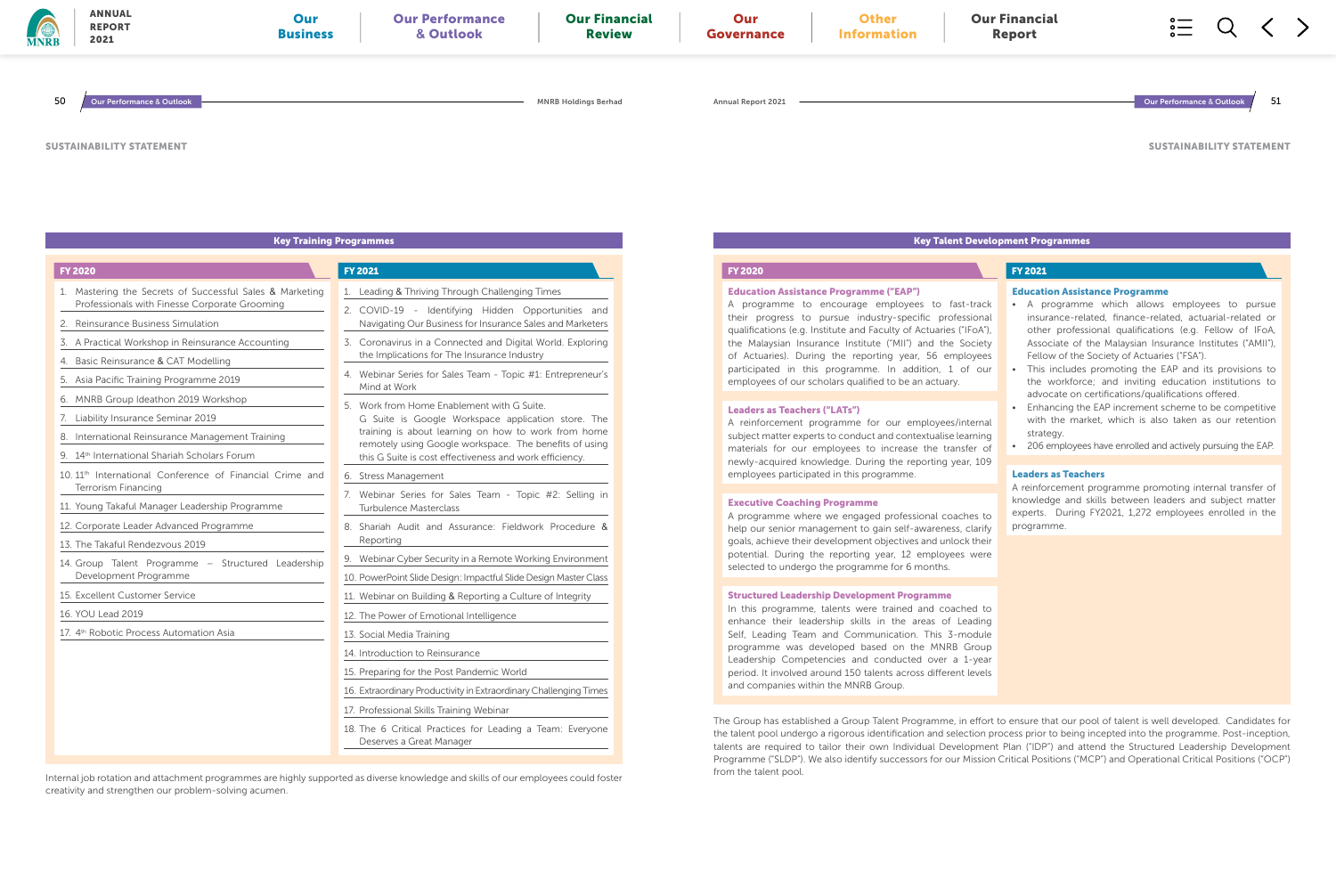Our talent development programmes focus on efficient management of human capital to advance our business and create value over the short, medium and long-term. We will continue to grow talents who complement our transformational agenda through internal development plans including leadership programmes, career development initiatives and succession plans.

Under the Group Talent Programme, the IDP is designed to prepare identified key talents for higher managerial positions. Some of our Career Development Programme initiatives in FY2021 include:

Additionally, the Group further provides training and development opportunities to local graduates, for practical experience in technical knowledge and soft skills through our internship programmes.

Acting as Head of Department: 7 talents/successors have been appointed as Acting Head of Department. This provides the successors the necessary exposures to eventually undertake the respective role;

1.

- Success Profile & Job Profile Assessment: This is an evaluation to understand the successor's strengths and gaps. The result of the assessment will be used to design the IDP for the respective talent; 2.
- Performance & Development Intervention: These are on the job intervention such as project assignments, shadowing role and close-up sessions to further enhance the talent's exposure to the larger role. 3.

Similarly, we also provide training for the industry and our business partners in effort to further promote professionalism and upskilling of the insurance and takaful industry talents.

The Group recognises that the sustainability of our business is correlated to the wellbeing of our employees. To this end, we maintain a conducive work environment, offer competitive remuneration and benefits to our employees, as well as embrace the diversity of our people in the areas of gender, age, skills and experience. This, indirectly would enable us to steadily attract and retain a pool of top talents.

| <b>AGE BAND (%)</b>                      | Below 30 30 - 50 | Above 50 |  |
|------------------------------------------|------------------|----------|--|
| FY2019<br>24.0%<br>64.0%<br>12.0%        |                  |          |  |
| <b>FY2020</b><br>21.0%<br>66.0%<br>13.0% |                  |          |  |
| FY2021<br>18.0%<br>68.0%<br>14.0%        |                  |          |  |

Our Recruitment Policy governs all aspects of employment practices. We recognise the value of having diverse talents across different gender and age groups, thereby enabling us to leverage on the wealth of experience and industry exposure of the



### Key Training Programmes for The Industry

| <b>FY 2020</b>                                                     | <b>FY 2021</b>                                                   |
|--------------------------------------------------------------------|------------------------------------------------------------------|
| Young Takaful Manager<br>1.<br>Leadership Programme ("YTML")       | 1. YTML<br>(programme was not conducted                          |
| 2. YOU Lead 2019                                                   | during the year)                                                 |
| 3. IKHLAS Academy -<br><b>Rising Star</b>                          | 2. YOU Lead 2020<br>(programme was postponed due<br>to the MCO)  |
| 4. IKHLAS Academy -<br>Wasilah Kesejahteraan                       | 3. IKHLAS Academy -<br><b>Rising Star</b>                        |
| 5. IKHLAS Academy -<br>Advanced Takaful Planning                   | 4. IKHLAS Academy -<br>Wasilah Kesejahteraan                     |
| 6. IKHLAS Academy -<br>Leadership & Agency<br>Management Programme | 5. IKHLAS Academy -<br><b>Business Takaful</b>                   |
| IKHLAS Academy -<br>7.<br><b>Agency Business Survival</b>          | 6. IKHLAS Academy -<br>Dream Shield                              |
|                                                                    | 7. IKHLAS Academy -<br>Kenali Sijil Anda                         |
|                                                                    | 8. IKHLAS Academy -<br>New Market Approach FB Ads &<br>Insta Ads |
|                                                                    | 9. IKHLAS Academy -<br>Change Catalyst                           |
|                                                                    | 10. IKHLAS Academy -<br>U Centric                                |

more experienced talents and the more creatively-inclined mindsets of younger employees. *Diagram 5* illustrates our current employee profile. Our initiatives to support the development of local talents underscore our commitment to strengthen the Malaysian economy and fortify the growth of the local reinsurance and takaful industry.

As a responsible employer, we are committed to continually protecting our employees by providing a safe and conducive working environment. This includes being mindful of their health and well-being. Our key initiatives to maintain a healthy and conducive workplace are presented below.

*Diagram 5: Employee Profile*

| <b>Our Financial</b><br><b>Report</b> |                                 |    |  |
|---------------------------------------|---------------------------------|----|--|
|                                       | Our Performance & Outlook       | 53 |  |
|                                       | <b>SUSTAINABILITY STATEMENT</b> |    |  |



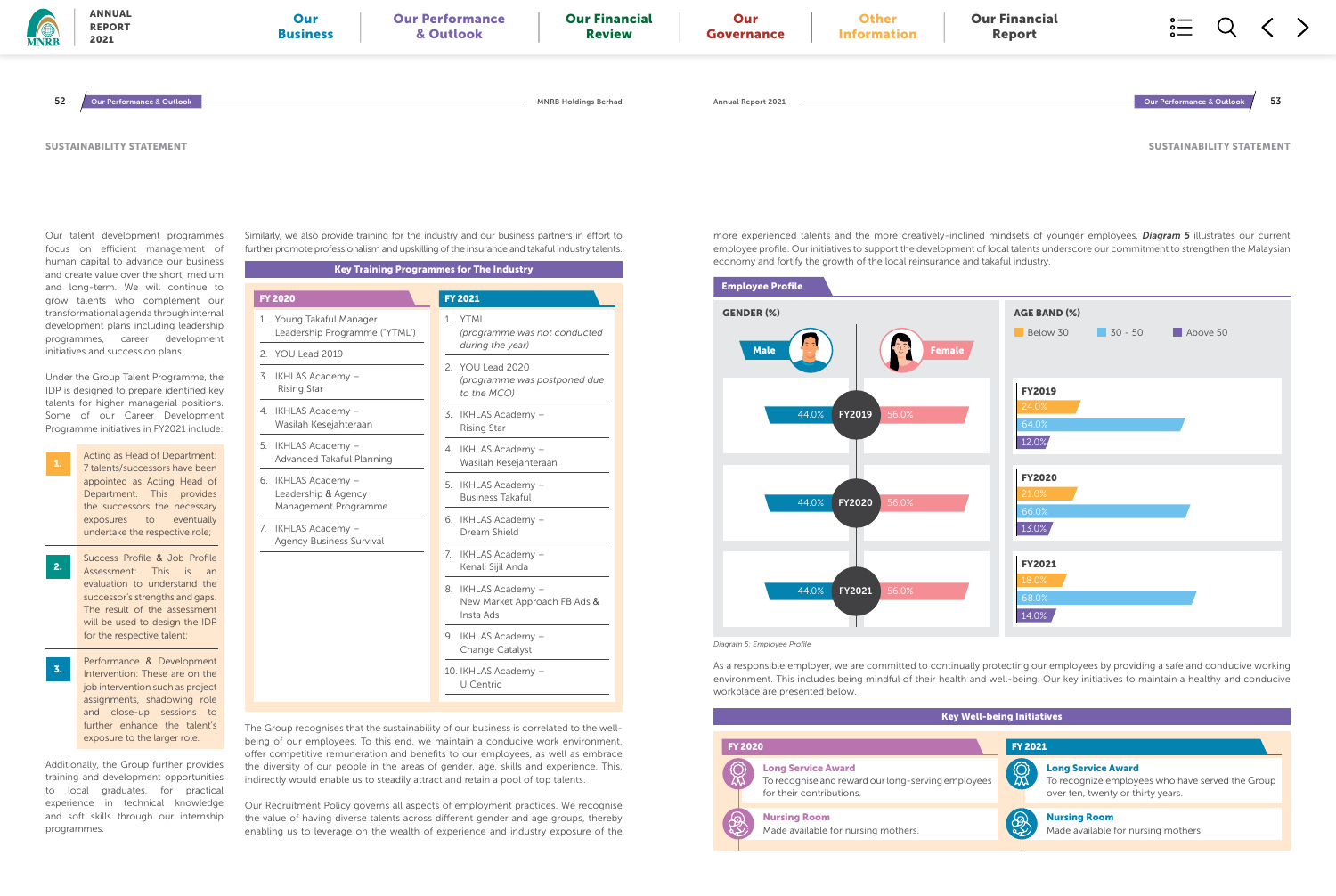### Flexible Working Arrangement

Executives are no longer desk bound and will have more control over their time schedules and working environment.

### Health Week

Our health week is held annually to encourage our staff to lead a healthier lifestyle. It aims to educate our employees on key aspects of healthy living. The key programmes conducted during health week include:

- An Annual Health Screening and Examination for all staff;
- A Health Talk;
- Nutrition Counselling;
- Healthy Food Promotion; and
- MNRB Fun Run and Brisk Walk to encourage staff to participate in activities beneficial to their health.

### Occupational Safety **&** Health ("OSH")

OSH initiatives to care for employees' health and well-being. The OSH Committee has initiated/ organised relevant activities including Basic Fireman and Firefighting training for Fire Marshals, First Aider Training and an Ergonomic & Internal Air Quality Assessment for Bangunan Malaysian Re.

### Recreational Programmes

To foster positive collaboration and a strong esprit de corps among employees. Activities such as the train hunt, mall hunt, food hunt and bowling tournament have garnered overwhelming positive response from employees.

### Weekly/Monthly Sports activities

To encourage employees to make changes towards healthier lifestyle where activities such as zumba, badminton and futsal are organised for interested employees.

### Education Assistance Programme ("EAP")

EAP supports our employees' academic programmes which directly relates to the business. EAP provides full education assistance including:

Regular townhall gatherings to hear from our empl to provide updates on business performance ar developments.

- Examinations/course/tuition fees;
- Increments incentives upon successful completion of study or examinations; and • Study leave and/or Exam leave.
- 

 $\bigodot$ 

Chat session with the President & GCEO to provide opportunity for lower level employees to get to know and let their issues be heard.

Allocation of engagement budget for HOD's to conduct own engagement activities.

### Occupational Safety **&** Health ("OSH")

Regular formal written communication from the desk President & GCEO to communicate business perfor and key developments to all employees.

Focus group discussions to identify and unde employees' concerns and issues.

Career discussion between HODs and employees avenue to provide clarity on career growth and develop

OSH initiatives are intended to care for employees' health and well-being. The OSH Committee has organised relevant activities including an Ergonomic & Internal Air Quality Assessment and its rectification for Bangunan Malaysian Re. The OSH Committee also organised a Basic Fireman and Firefighting Training for Fire Marshalls and First Aider Training.

iPTalks (our version of the popular "TED Talks") - cond in the form of a competition for employees to share passion with their colleagues and create fun at work.

The Heart-To-Heart Mentoring Programme - a progra that promotes the demonstration of good behaviour on the Group's Core Values.

The regular check-in session or one-to-one session introduced to foster healthy relationships betw supervisor and his/her subordinates and to provide direction and guidance to the staff.

prioritised the health of our employees. In an attempt to contain the spread of the COVID-19, employees are encouraged to work from home ("WFH") unless required to work in office ("WIO") for the performance of their job. From time to time, based on the direction from the government, the Group issues updates on the working arrangement including split-team and reduced work hours for those who are WIO.

Nevertheless, during normal periods, all employees can subscribe to flexible working hours where they can commence work at any time between 7:30 am and 10:00 am.

SUSTAINABILITY STATEMENT

We further recognise the importance of employee engagements in enhancing our people's morale and productivity to sustain our



|                           | yee Engagement Channels                                                                                                                                                                                                                                                      |
|---------------------------|------------------------------------------------------------------------------------------------------------------------------------------------------------------------------------------------------------------------------------------------------------------------------|
|                           | <b>FY 2021</b>                                                                                                                                                                                                                                                               |
| oyees,<br>d key           | Quarterly townhall gatherings to provide updates on<br>business performance and key developments, and avenues<br>to hear feedback from our employees.                                                                                                                        |
| de the<br>w him           | Chat sessions with the President & GCEO to provide<br>opportunity for relevant employees to voice out their<br>concerns and feedback.                                                                                                                                        |
| ct their                  | Allocation of engagement budget for HOD's to conduct<br>departmental engagement activities.                                                                                                                                                                                  |
| of the<br>mance           | Regular formal written communication from the desk of the<br>President & GCEO to communicate business performance<br>and key developments to all employees.                                                                                                                  |
| rstand                    | group discussions to identify and understand<br>Focus<br>employees' concerns and issues.                                                                                                                                                                                     |
| as an<br>oment.           | Bi-monthly one-on-one sessions between supervisors and<br>subordinates to understand challenges, align and track<br>performance.                                                                                                                                             |
| ducted<br>e their         | Minimum of 16 Training Hours per employee to ensure equal<br>development opportunities for all staff.                                                                                                                                                                        |
| amme<br>based             | Despite the MCO, a smaller scale Malaysia Day Celebration<br>was held to promote collaboration, a sense of fun at work<br>and foster the spirit of 1-Malaysia. Among the activities were<br>the distribution of Unity Ribbon and Staff Merdeka Video &<br>Photo Celebration. |
| n was<br>een a<br>e clear | Check-in sessions or one-to-one sessions continued to<br>be carried out via alternative means, e.g. online session, to<br>foster healthy working relationships between a supervisor<br>and his/her subordinates and to provide clear direction and<br>quidance to the staff. |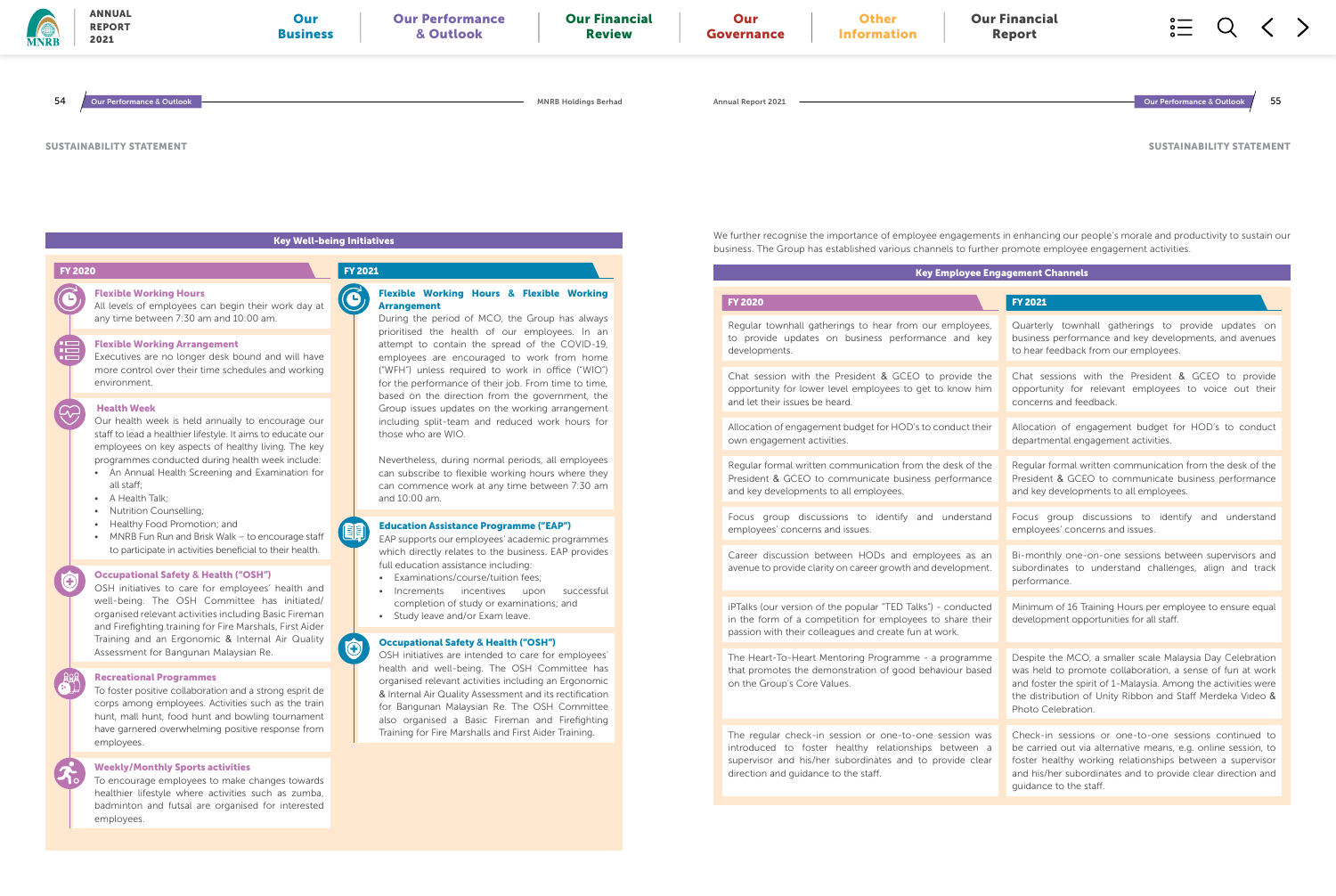The Employee Engagement Index ("EEI") is a leading indicator of employee satisfaction, loyalty, advocacy and pride towards the Group.

We continually develop action plans to address our employees' concerns and identifying improvement initiatives to increase satisfaction levels. Our continuous initiatives have been successful in reducing our employee attrition average rate score of 5.7, in comparison to 6.5 in FY2020 and 6.9 in FY2019, as presented in *Diagram 6* below.

|                        | Employee Engagement Index ("EEI") Results ' |               |  |  |  |  |  |
|------------------------|---------------------------------------------|---------------|--|--|--|--|--|
| Company                | <b>FY2019</b>                               | <b>FY2020</b> |  |  |  |  |  |
| <b>MNRB</b>            | 820%                                        | 79.0%         |  |  |  |  |  |
| Malaysian Re           | 85.0%                                       | 90.0%         |  |  |  |  |  |
| Takaful IKHLAS Family  | 78.0%                                       | 85.0%         |  |  |  |  |  |
| Takaful IKHLAS General | 79.0%                                       | 86.0%         |  |  |  |  |  |

|                               | <b>Employee Attrition Rate (%)</b> |                 |               |  |  |  |  |
|-------------------------------|------------------------------------|-----------------|---------------|--|--|--|--|
| <b>Company</b>                | <b>FY2019</b>                      | <b>FY2020</b>   | <b>FY2021</b> |  |  |  |  |
| <b>MNRB Group</b>             | 6.9                                | 6.5             | 5.7           |  |  |  |  |
| <b>MNRB</b>                   | 6.2                                | 6.8             | 4.6           |  |  |  |  |
| Malaysian Re                  | 4.7                                | 7.4             | -4.7          |  |  |  |  |
| Takaful IKHLAS Family         |                                    | 6. <sub>C</sub> | 7.4           |  |  |  |  |
| <b>Takaful IKHLAS General</b> | 9.8                                | 5c              | 6.C           |  |  |  |  |

*Diagram 6: Employee Attrition Rate*

### SUSTAINABILITY STATEMENT



The Group believes an enhanced sense of well-being motivates employees to further contribute towards organisational success. To this end, we undertake an annual survey to gauge employee satisfaction levels. For FY2021, after taking into consideration the change of business environment and the need to have a more objective tool that could identify the factors that could drive employees to perform, the Management has decided to review the current approach. A more effective approach is expected to be rolled out that could link employee engagement to business performance and talent retention.

The Group embraces shared goals and visions that embodies the core values of Integrity, Collaboration and Expertise ("ICE") within the organization and the way we address our stakeholders. To support our employees, we ensure that the right infrastructure and working environment are created to enable a collaborative culture. One of the approaches undertaken is by providing a collaborative digital workspace, e.g. online meeting platform, where employees can meet, discuss and share documents. Impacted by the MCO, we adapt and change the way we work, while embracing the changes that the world brings.

Additionally, the Group also embrace value-based collaboration through strategic partnership with our brokers, cedants, intermediaries and service providers, including insurtech partners as we harness new technologies, in discerning manners.

We leverage on our affiliations with industry players through active membership and participation in trade associations' focus group discussions and activities, e.g. Persatuan Insurans Am Malaysia ("PIAM"), Life Insurance Association of Malaysia ("LIAM") and MTA. In today's rapidly changing and competitive environment, the need for new ideas, skills and opportunities has become more apparent. We believe constant and effective communication and cooperation with our stakeholders remain key to value creation and innovation.

Malaysian Re's continuous commitment to supporting the overall integration of the ASEAN marketplace culminated in the launch of the 4<sup>th</sup> edition of ASEAN Insurance Pulse 2020.

At Malaysian Re, dedicated functions are tasked with overseeing the overall management of partnerships and collaborations. Business optimisation is sustained by increasing participation in profitable businesses, securing new potential and growing nonproperty lines. We tactically seek new opportunities in exploring SUSTAINABILITY STATEMENT

critical areas of development and distribution in specialised and non-conventional products, in line with our Value Creation Plan-Business Transformation Programme.

| MNRB | <b>ANNUAL</b><br><b>REPORT</b><br>2021 | Our<br><b>Business</b> | <b>Our Performance</b><br>& Outlook | <b>Our Financial</b><br><b>Review</b> | Our<br>Governance         | <b>Other</b><br><b>Information</b> | <b>Our Financial</b><br><b>Report</b> | $\circ$ —<br>$\circ$ —<br>$\circ$ — | $\tilde{\phantom{a}}$ |     |
|------|----------------------------------------|------------------------|-------------------------------------|---------------------------------------|---------------------------|------------------------------------|---------------------------------------|-------------------------------------|-----------------------|-----|
| 56   | ur Performance & Outlook               |                        |                                     | <b>MNRB Holdings Berhad</b>           | <b>Annual Report 2021</b> |                                    |                                       | Our Performance & Outlook           |                       | -57 |

Malaysian Re has also been involved in regional insurance industry activities such as the ASEAN Insurance Congress ("AIC"), Singapore International Reinsurance Conference ("SIRC"), East Asia Insurance Congress ("EAIC"), Asian Reinsurance Summit ("ARS"), among others, with the aim of furthering and developing international collaboration in the field of insurance and reinsurance.

We leverage on partnerships and various global platforms to facilitate knowledge transfer between our employees and others, to mutually enhance our skills, knowledge and experience. A summary of key strategic collaboration initiatives is illustrated in *Diagram 7* below.

### Malaysian Re – Our Key Strategic Partnerships

Malaysian Re participates in industry specific conferences/ meetings annually, which allows us to learn from other industry players through open dialogue and knowledge sharing platforms. This provides us the opportunity to collaborate and find solutions to address industry-specific challenges.

### Participation in industry-specific conferences

This annual publication which commenced in December 2019 contains vital statistics and key trends relating to the domestic insurance and takaful industry, along with the insights from industry executives and senior professionals.

### Partnership on research - Malaysian Insurance Highlights

Malaysian Re's collaboration with specialist MGA partners sees the Company providing capacity in exchange for underwriting specialists with the aim of ensuring revenue diversification, expansion of the Company's geographical reach and resource optimisation.

### Partnership with Managing General Agent ("MGA")

Malaysian Re's partnership with a reputable foreign reinsurer is enabling collaboration on the provision of quotations and the capacity to underwrite Engineering risk in Malaysia.

### Partnership with a reputable foreign reinsurer

Partnerships to promote industry-wide collaboration and transfer of knowledge to drive innovation, address skill needs and indirectly fortify the growth of the industry

Malaysian Re's partnership with a Lloyd's Syndicate, is a key component of our Value Creation Plan ("VCP") as we aspire to become a leading reinsurer in the region. With this partnership, we are able to drive innovation, increase market access, enhance customer value propositions in specialty product markets and address skill development needs.

### Partnership with Lloyd's Syndicate

The annual publication is undertaken in collaboration with a Zurich-based research agency. This publication aims to inform policymakers, industry players and other stakeholders on the current state and future prospects of the ASEAN region's nonlife insurance markets as well as discover ways in which to close the protection gap.

The ASEAN Insurance Pulse 2020 explores the unprecedented impact of COVID-19 pandemic on the region's economies and its insurance markets. It draws upon the pulse of insurance executives operating in the region on how the pandemic has shaped their markets, mitigative measures undertaken by the regulators during the crisis and how the outbreak has fundamentally changed the regions' insurance industry.

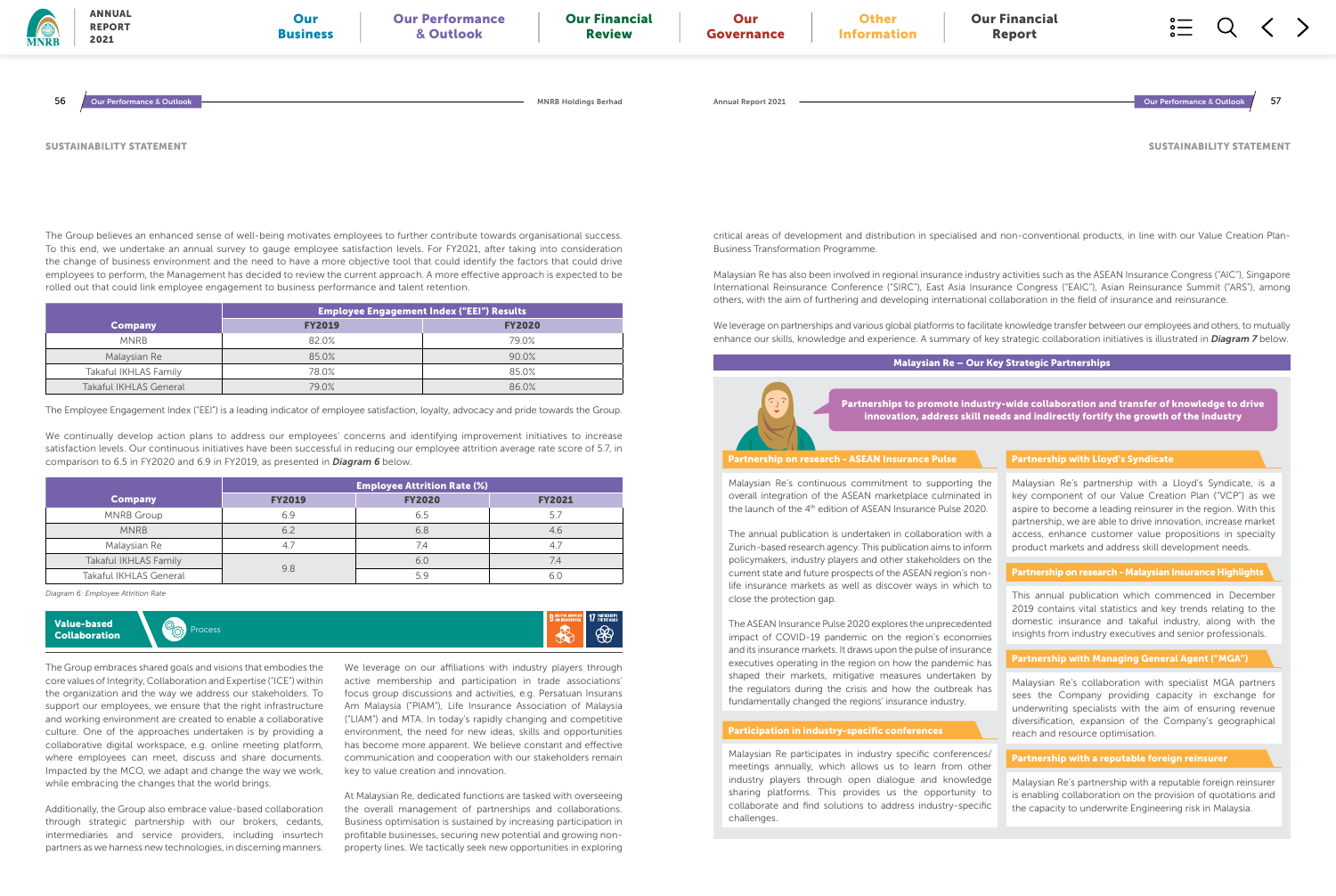sustainable family retakaful solutions to family takaful operators. At the same time, the life reinsurer provides assistance via underwriting technical pricing, product development, as well as global insights and experience analysis. The capability of MRRD to write both Family and General retakaful business strengthens Malaysian Re's ability to diversify its income streams in addition to the conventional general reinsurance business.

*Diagram 7: Key Strategic Partnerships by Malaysian Re*

We further collaborate with the local reinsurance and retakaful industry through a series of market services programmes are presented in *Diagram 8* below.

Key Market Services Programmes

Takaful IKHLAS Family is in collaboration with selected fir institutions to distribute its family takaful products.

These partnerships enable the Company to leverage banking partners' network of branches to expand its out in the distribution of takaful products nationwide and takaful penetration. The partnerships aim to increase IKHLAS' brand position in the market and enhance bu turnover.

|                                                                                                           | <u>Rey Market Scryleds i Togrammics</u>                                                                                                                                                                                              |
|-----------------------------------------------------------------------------------------------------------|--------------------------------------------------------------------------------------------------------------------------------------------------------------------------------------------------------------------------------------|
|                                                                                                           |                                                                                                                                                                                                                                      |
| <b>Central Administration</b><br>1.<br><b>Bureau ("CAB")</b>                                              | We facilitate efficient administration of accounting and claims, as well as simplify<br>settlements for facultative and coinsurance businesses to ensure efficient monthly<br>settlements of net balances (i.e. premium and claims). |
| <b>Malaysian Motor Insurance</b><br>2.<br><b>Pool ("MMIP") Services</b>                                   | We serve as an Administration Manager that manages a high-risk insurance pool that<br>provides motor insurance to vehicle owners who face difficulty in obtaining motor<br>insurance from the commercial insurance market.           |
| <b>Manager of Scheme for</b><br>3.<br><b>Insurance of Large and</b><br><b>Specialised Risks ("SILSR")</b> | Malaysian Re has been appointed to develop technical expertise and professionalism<br>within the industry, facilitate favourable coverage at competitive terms and promote<br>optimum retention within the country.                  |
| <b>Secretariat of the Rating</b><br>4.<br><b>Committee</b>                                                | We streamline and control premium charges and policy wordings to improve the<br>quality of products, whilst ensuring compliance with Intercompany Agreements on<br>General Insurance Businesses                                      |
| <b>Secretariat to the Malaysian</b><br>5.<br><b>Energy Risks Consortium</b><br>("MERIC")                  | We develop underwriting skills and promote knowledge and skill sharing within the<br>energy business in Malaysia with a view to increasing local retention.                                                                          |
| <b>Manager of the Malaysian</b><br>6.<br><b>Aviation Pool ("MAP")</b>                                     | We provide underwriting services and insurance quotations to the general aviation<br>business in Malaysia (this is also for knowledge and skill sharing).                                                                            |
| 7.<br><b>Re.Banjir Tool</b>                                                                               | We offer members of PIAM and MTA access to a Malaysian flood risk analysis tool.<br>Re.Banjir enables the estimation of flood exposure and a better understanding of the<br>effects of flooding on portfolios.                       |

- IKHLAS Takaful Gadai Janji ("MRTT"), a home fin protection plan.
- Takaful Amani Didik, an education takaful plan, with objective to encourage people to save money fo children's education. Takaful lends assistance to the objective is met.
- Agro Bestari-i, an education takaful plan, with the ob to encourage people to save money for their children education. Takaful lends assistance to ensure this ob is met.
- Agro Nurani, a takaful protection plan, specifica persons with disabilities ("PWD"). It aims to increase penetration rate amongst PWDs and is designed affordable with convenient claim processes.
- Agro Mabrur-i, affordable, accessible and understandable insurance and takaful products air low income groups.

derserved communities with better access to affordable takaful products. broaden our scope and increase market accessibility, while employees are ares to new perspectives and expertise. Closer ties between complementary businesses allow companies to offer solutions better suited to our clients and the community, hence providing needed protection safety net and contributing to long-term business growth. The following highlights amongst the collaborations that we continue

### Takaful IKHLAS Family

### Takaful IKHLAS Family

| <b>MNRB</b> | <b>ANNUAL</b><br>Our<br><b>REPORT</b><br><b>Business</b><br>2021                                                                                                                                                                                       | <b>Our Performance</b><br>& Outlook                                                                                                                                                                                                                                                              | <b>Our Financial</b><br><b>Review</b> | Our<br>Governance  | <b>Other</b><br><b>Information</b> | <b>Our Financial</b><br>Report |                                                                                                                                                                                                                                                                                                                                                                                                                                                                                                                                    |
|-------------|--------------------------------------------------------------------------------------------------------------------------------------------------------------------------------------------------------------------------------------------------------|--------------------------------------------------------------------------------------------------------------------------------------------------------------------------------------------------------------------------------------------------------------------------------------------------|---------------------------------------|--------------------|------------------------------------|--------------------------------|------------------------------------------------------------------------------------------------------------------------------------------------------------------------------------------------------------------------------------------------------------------------------------------------------------------------------------------------------------------------------------------------------------------------------------------------------------------------------------------------------------------------------------|
| 58          | Our Performance & Outlook                                                                                                                                                                                                                              |                                                                                                                                                                                                                                                                                                  | <b>MNRB Holdings Berhad</b>           | Annual Report 2021 |                                    |                                | 59<br><b>Our Performance &amp; Outlook</b>                                                                                                                                                                                                                                                                                                                                                                                                                                                                                         |
|             | <b>SUSTAINABILITY STATEMENT</b>                                                                                                                                                                                                                        |                                                                                                                                                                                                                                                                                                  |                                       |                    |                                    |                                | <b>SUSTAINABILITY STATEMEI</b>                                                                                                                                                                                                                                                                                                                                                                                                                                                                                                     |
|             |                                                                                                                                                                                                                                                        | Malaysian Re - Our Key Strategic Partnerships                                                                                                                                                                                                                                                    |                                       |                    |                                    |                                | Over the years, Takaful IKHLAS has been involved in strategic collaborations with leading financial institutions and governme<br>agencies to promote takaful products and services to the public, as well as targeted stakeholder groups. These stakeholder grou<br>encompass people with disabilities, farmers, small and medium-sized enterprises ("SME") as well as members of the lower incor                                                                                                                                  |
|             | <b>Collaboration with regional national reinsurers</b><br>Malaysian Re collaborates with regional national reinsurers<br>to garner reciprocal business while efficiently managing risks<br>through aggregate optimisation and revenue diversification. | Partnership with a reputable life reinsurer<br>Malaysian Re's partnership with a reputable life reinsurer<br>for expansion of its family retakaful business is enhancing<br>the Malaysian Re Retakaful Division ("MRRD") offering of<br>sustainable family retakaful solutions to family takaful |                                       |                    |                                    |                                | B40 community. These partnerships signify the collaboration between financial institutions and government agencies to provi<br>all components of society, including the unserved and underserved communities with better access to affordable takaful product<br>These collaborations benefit everyone: They enable us to broaden our scope and increase market accessibility, while employees a<br>able to expand development opportunities with the exposures to new perspectives and expertise. Closer ties between complementa |

|                                                | and General – Key Strategic Partnerships                                                                                                                                                                                                                                 |
|------------------------------------------------|--------------------------------------------------------------------------------------------------------------------------------------------------------------------------------------------------------------------------------------------------------------------------|
|                                                | <b>Takaful IKHLAS General</b>                                                                                                                                                                                                                                            |
|                                                | <b>Partnerships with Financial Institutions</b>                                                                                                                                                                                                                          |
| nancial<br>on the                              | Takaful IKHLAS General is currently in collaboration with various<br>financial institutions to distribute its range of general takaful<br>products.                                                                                                                      |
| <b>utreach</b><br>expand<br>Takaful<br>usiness | These partnerships enable the Company to expand its outreach<br>in the distribution of takaful products nationwide and expand<br>takaful penetration. The partnerships aim to increase Takaful<br>IKHLAS' brand position in the market and enhance business<br>turnover. |
| iancing                                        | These bancatakaful arrangements also provides customers with<br>competitive products, risk management expertise as well as<br>simplified and improved transaction processes via a one-stop-                                                                              |
| ith the<br>or their<br>ensure                  | centre for new business, renewals and claims.                                                                                                                                                                                                                            |
| ojective<br>ildren's<br>ojective               |                                                                                                                                                                                                                                                                          |
| ally for<br>takaful<br>to be                   |                                                                                                                                                                                                                                                                          |
| easily<br>med at                               |                                                                                                                                                                                                                                                                          |

The family takaful products mentioned above includes:

### SUSTAINABILITY STATEMENT

pursuing throughout the financial year.

### Partnerships with Financial Institutions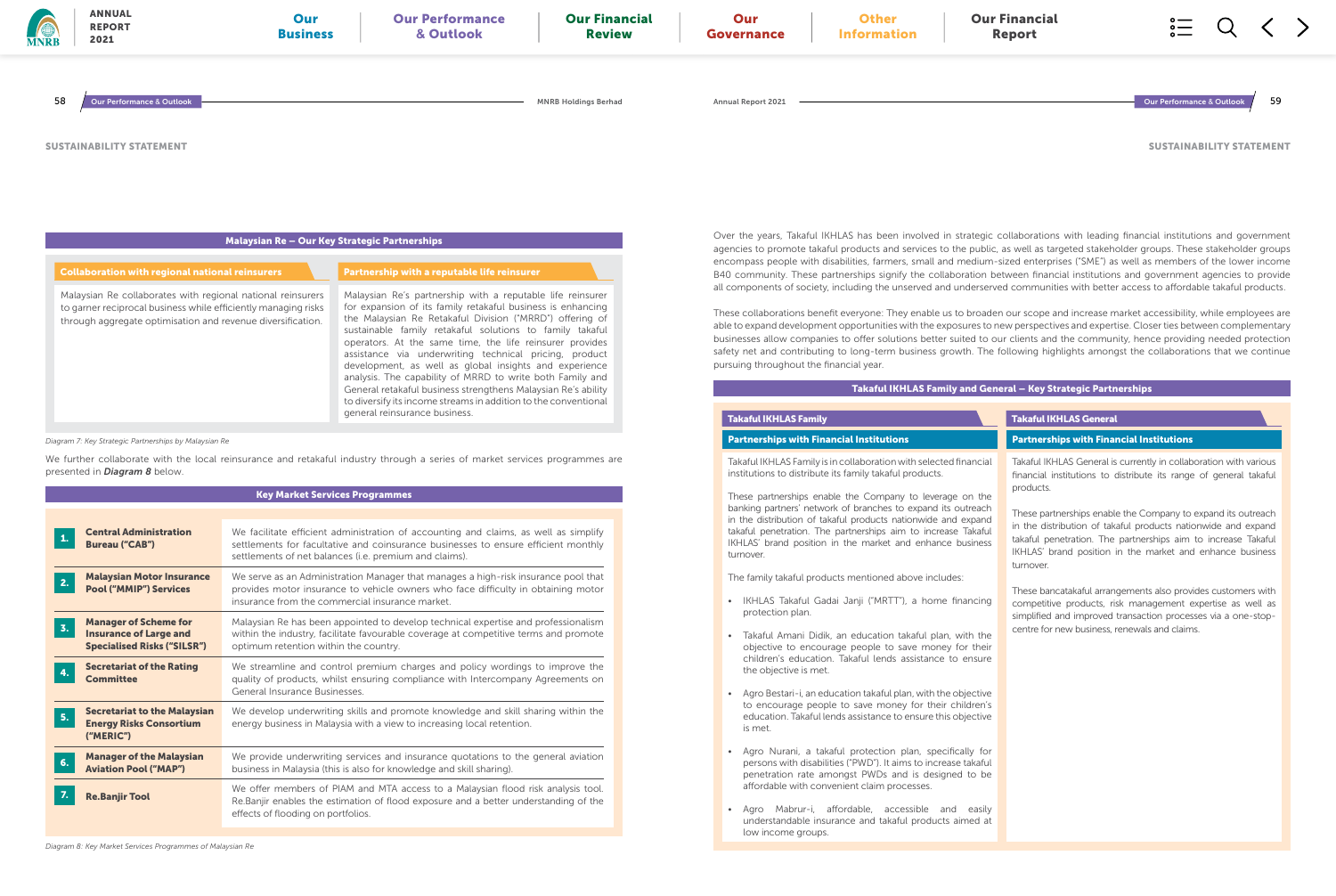| <b>Partnership with Government Bodies</b>                                                                                                                                                                                                                                                                                                                                                                                                                                                                                            | <b>Partnership on Insurtech</b>                                                                                                                                                                                                                                                                                                                                                                                                                                                                                                                                                                                                                                                                                   |
|--------------------------------------------------------------------------------------------------------------------------------------------------------------------------------------------------------------------------------------------------------------------------------------------------------------------------------------------------------------------------------------------------------------------------------------------------------------------------------------------------------------------------------------|-------------------------------------------------------------------------------------------------------------------------------------------------------------------------------------------------------------------------------------------------------------------------------------------------------------------------------------------------------------------------------------------------------------------------------------------------------------------------------------------------------------------------------------------------------------------------------------------------------------------------------------------------------------------------------------------------------------------|
| Takaful IKHLAS Family is in collaboration with a few<br>"community-based" organisations to develop asnaf (zakat<br>recipients) to become takaful entrepreneurs (takaful agents).<br>The Asnaf Entrepreneurship Programme ("AEP") would equip<br>them with the knowledge and skills to generate their own<br>income in a sustainable manner.                                                                                                                                                                                          | Takaful IKHLAS General's collaboration with an Insurtech<br>company (since 2019) has enabled the distribution of<br>affordable Personal Accident ("PA") coverage for travel.<br>Insurtech refers to the use of technological innovation<br>designed to optimise savings and efficiency from the current<br>insurance industry model. Such collaboration bridges the gap<br>between the fast-paced innovation of insurtech companies<br>as well as the risk management and risk transfer capabilities<br>of Takaful IKHLAS General. Currently, Takaful IKHLAS General<br>provides a short-term PA coverage for bus commuters.<br>Takaful IKHLAS General is also looking to work with other<br>Insurtech companies. |
| <b>Other Partnerships</b>                                                                                                                                                                                                                                                                                                                                                                                                                                                                                                            | <b>Partnership on Research</b>                                                                                                                                                                                                                                                                                                                                                                                                                                                                                                                                                                                                                                                                                    |
| There are several collaborations with various institutions and<br>agencies such as the Idaman Scheme, a takaful protection<br>scheme, via monthly contribution deduction for members<br>and employees up to their retirement age. The scheme<br>serves as added protection and savings for members (mostly<br>in the B40 category) as they work until their retirement.<br>Program Bantuan Untuk Pendidikan ("BUDI"), a collaboration<br>programme with MARA to provide education financial<br>assistance to selected MRSM students. | Collaboration with a local university involved a provision of<br>a research grant to the university for the development of<br>the Crop Micro Takaful Scheme for smallholder farmers in<br>Malaysia.<br>The research aims to determine a feasible structure for the<br>provision of the Crop Micro Takaful Scheme to smallholder<br>farmers.                                                                                                                                                                                                                                                                                                                                                                       |

As indicated in the above initiatives and projects, our approach in value-based collaboration spans more than just 'cooperation' with our agents, business partners, service providers and obtaining feedback from our clients. It involves our shared vision, mutual respect and understanding with the goal of achieving excellent business outcomes and outstanding customer experience. The increasingly fast pace of digitalisation and e-commerce, which was further accelerated with the effect of the MCO had indicated that effective collaboration is indeed invaluable, as well as process of advancing the collaboration with our stakeholders.

| <b>MNRB</b> | <b>ANNUAL</b><br><b>REPORT</b><br>2021    | Our<br><b>Business</b>                                                                                                                                                                                                                                | <b>Our Performance</b><br>& Outlook | <b>Our Financial</b><br><b>Review</b> | Our<br>Governance                     | <b>Other</b><br><b>Information</b> | <b>Our Financial</b><br>Report |                                                                                                                                                                                                                                                            |
|-------------|-------------------------------------------|-------------------------------------------------------------------------------------------------------------------------------------------------------------------------------------------------------------------------------------------------------|-------------------------------------|---------------------------------------|---------------------------------------|------------------------------------|--------------------------------|------------------------------------------------------------------------------------------------------------------------------------------------------------------------------------------------------------------------------------------------------------|
| 60          | <b>Our Performance &amp; Outlook</b>      |                                                                                                                                                                                                                                                       |                                     | <b>MNRB Holdings Berhad</b>           | <b>Annual Report 2021</b>             |                                    |                                | 61<br>Our Performance & Outlook                                                                                                                                                                                                                            |
|             | <b>SUSTAINABILITY STATEMENT</b>           |                                                                                                                                                                                                                                                       |                                     |                                       |                                       |                                    |                                | <b>SUSTAINABILITY STATEMEI</b>                                                                                                                                                                                                                             |
|             |                                           | Takaful IKHLAS Family and General - Key Strategic Partnerships                                                                                                                                                                                        |                                     |                                       |                                       |                                    |                                | Going forward, the Group remains optimistic of further enhancement in our collaborative efforts within our reinsurance a                                                                                                                                   |
|             |                                           |                                                                                                                                                                                                                                                       |                                     |                                       |                                       |                                    |                                | takaful eco-system, amid the eventual return of a more predictable market environment. Further collaboration with other strated<br>partners may be undertaken to expand our deliveries of value-driven solutions and value-added services to our stakehold |
|             | <b>Takaful IKHLAS Family</b>              |                                                                                                                                                                                                                                                       | <b>Takaful IKHLAS General</b>       |                                       |                                       |                                    |                                | especially in promoting our sustainability value perspective. An area includes value-based collaboration with our charitable dono                                                                                                                          |
|             | <b>Partnership with Government Bodies</b> |                                                                                                                                                                                                                                                       |                                     |                                       |                                       |                                    |                                | and participants of our Wagf-integrated takaful plans e.g. IKHLAS Wagf Rider and IKHLAS Wagf & Endowment, upon which t<br>Wagf fund could provide meaningful assistance to the more vulnerable segments of society. While we specialise in providi         |
|             |                                           | Takaful IKHLAS is collaborating with Lembaga Pembiayaan Perumahan Sektor Awam ("LPPSA") to provide the IKHLAS Mortgage<br>Reducing Term Takaful, a home financing protection plan, to government servants. It offers competitive pricing that enables |                                     |                                       | life experiences and enhanced values. |                                    |                                | coverage towards sustainability of livelihoods and financial resilience, these Waqf and endowment would provide for improv                                                                                                                                 |

SUSTAINABILITY STATEMENT

In further instances of fostering Takaful inclusion to wider and deeper segments of the population, we continue pursuing efficient means to reach out to the masses via digital platforms, collaborations with network providers and engagements with various social media. Inherently, the digitalisation would also reduce carbon footprints in support of further environmental sustainability.

The Group adopts multiple measures in preserving our surrounding environment and mitigating environmental impact from our business operations. Our main efforts in managing environmental sustainability are demonstrated below.

### **Mitigating our Carbon Footprint**



## EMBRACING CORPORATE RESPONSIBILITY

Our Main Environmental Management

### 2. Upgrading our Office Building to Safeguard Employee Health

We have further improved the indoor air quality ("IAQ") at our building by upgrading the air-conditioning system. The rectification of air quality issues at affected floors in Bangunan Malaysian Re was undertaken by an appointed IAQ contractor has significantly reduced the number of complaints received, which is also attributed to fewer employees working in office during the period of MCOs.

Over the last financial year, the MCO and the flexible working arrangement resulted in significant reduction of employees WIO. As at March 2021, less than 25.0% of our employees were on WIO arrangement, resulting in lower carbon footprint from commutation to and from work. We also provided packed lunch to WIO personnel, to further minimise mobility.

The prevalence of virtual meeting tools and web-based conferencing facilities further facilitate online and cross-border meetings with our Dubai office, significantly reducing the need for physical travelling and further minimise our carbon footprint.

The pandemic has nevertheless triggered positive impact to the environment as physical activities are reduced, together with the corresponding carbon emission.

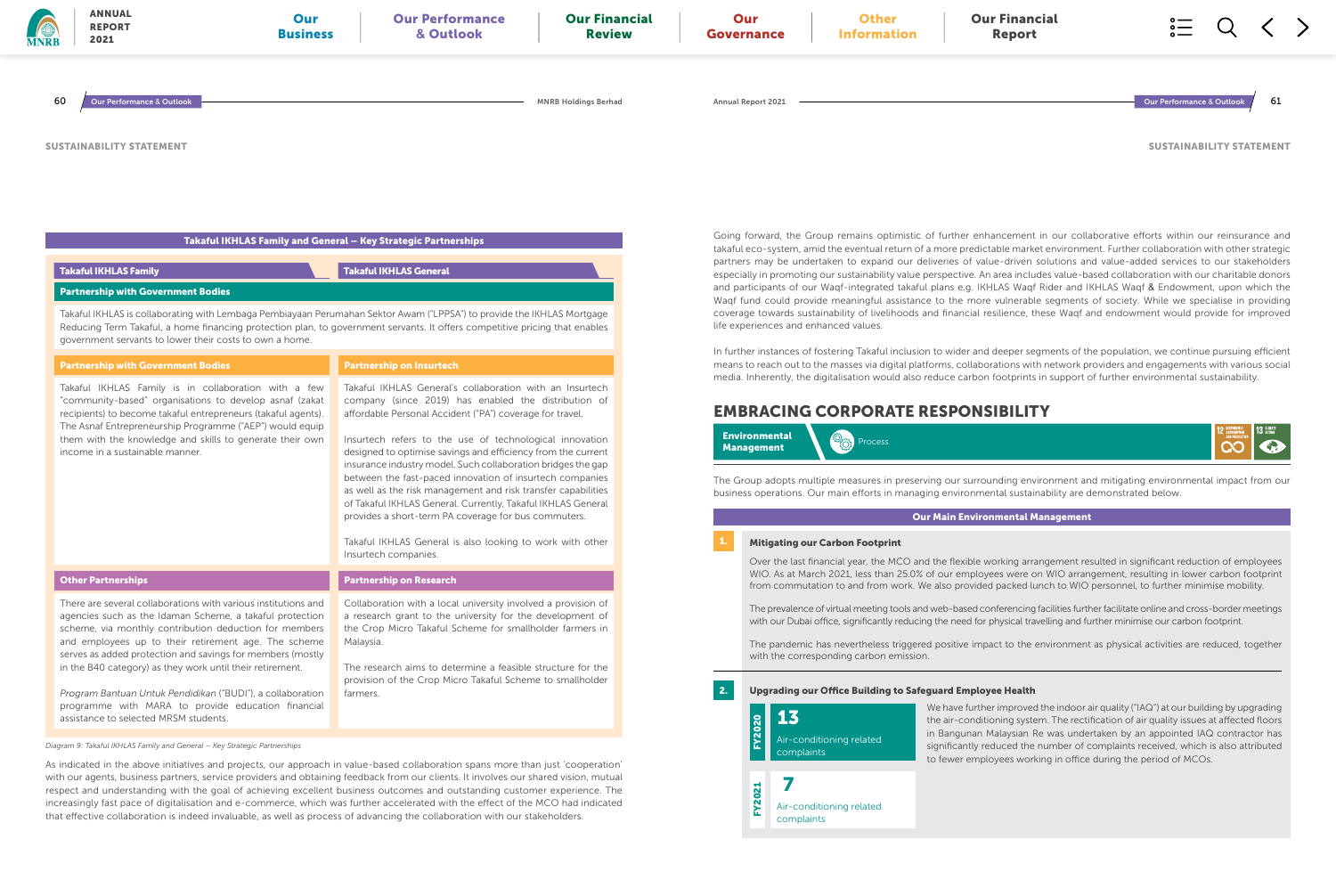

The MNRB Group remains steadfast in our efforts to contribute to the needs of society in general as well as to specific target audiences. As a market leader, we share the responsibility for nurturing the growth of the local reinsurance and retakaful industries by preparing and gearing up professionals with the right knowledge, skills and competencies. Over the last financial year, as we manage our business amidst the unprecedented period of MCOs, we have adapted to conduct some of our programmes via virtual means. Meanwhile, a few events were deferred to a later time upon stability of the pandemic as vaccination progresses. Our key



### Market Training Programmes

A leadership programme for young emerging managers with high potential, it focuses on effective leadership fundamentals, deciphers key industry issues and provides knowledge sharing/ regulatory updates on the insurance industry by experts in their fields. A continuous support group is formed for each batch after

### Young Emergent Leadership Showcase ("YouLead!")

A programme designed to educate underwriting and marketing professionals from insurance companies with at least two years of experience. Participants are expected to conduct fire risk surveys and have a good grasp of the special/self-rating rules and computation.

Technical Courses in Fire Risk Assessment and Special / Self-Rating ("FRA")

*The programme was postponed due to the MCO.*

*Note: The programme was conducted virtually due to the MCO.*

Despite the MCO, Malaysian Re pursued to organised the following webinars, attended by both local and international participants:

|    | <b>Programme</b>                                                                                           | <b>Date</b>        | <b>Number of Participants</b> |
|----|------------------------------------------------------------------------------------------------------------|--------------------|-------------------------------|
| 1. | Malaysian Re's Webinar - "COVID-19: Impacts on Underwriting<br>& Claims Management for Property Insurance" | 13 October 2020    | 96<br>(Local & ASEAN)         |
| 2. | SILSR Webinar – "Renewable Energy Risks and Insurance"                                                     | 13 January 2021    | 30<br>(Local)                 |
| 3. | SILSR Webinar - "Business Interruption"                                                                    | 17 February 2021   | 31<br>(Local)                 |
| 4. | Malaysian Re's Webinar - "Fundamentals of Credit Insurance"                                                | 25 February 2021   | 70<br>(Local & ASEAN)         |
| 5. | Malaysian Re's Webinar – "Comprehensive Reinsurance Technical<br>Course"                                   | 8 to 12 March 2021 | 102<br>(Local & ASEAN)        |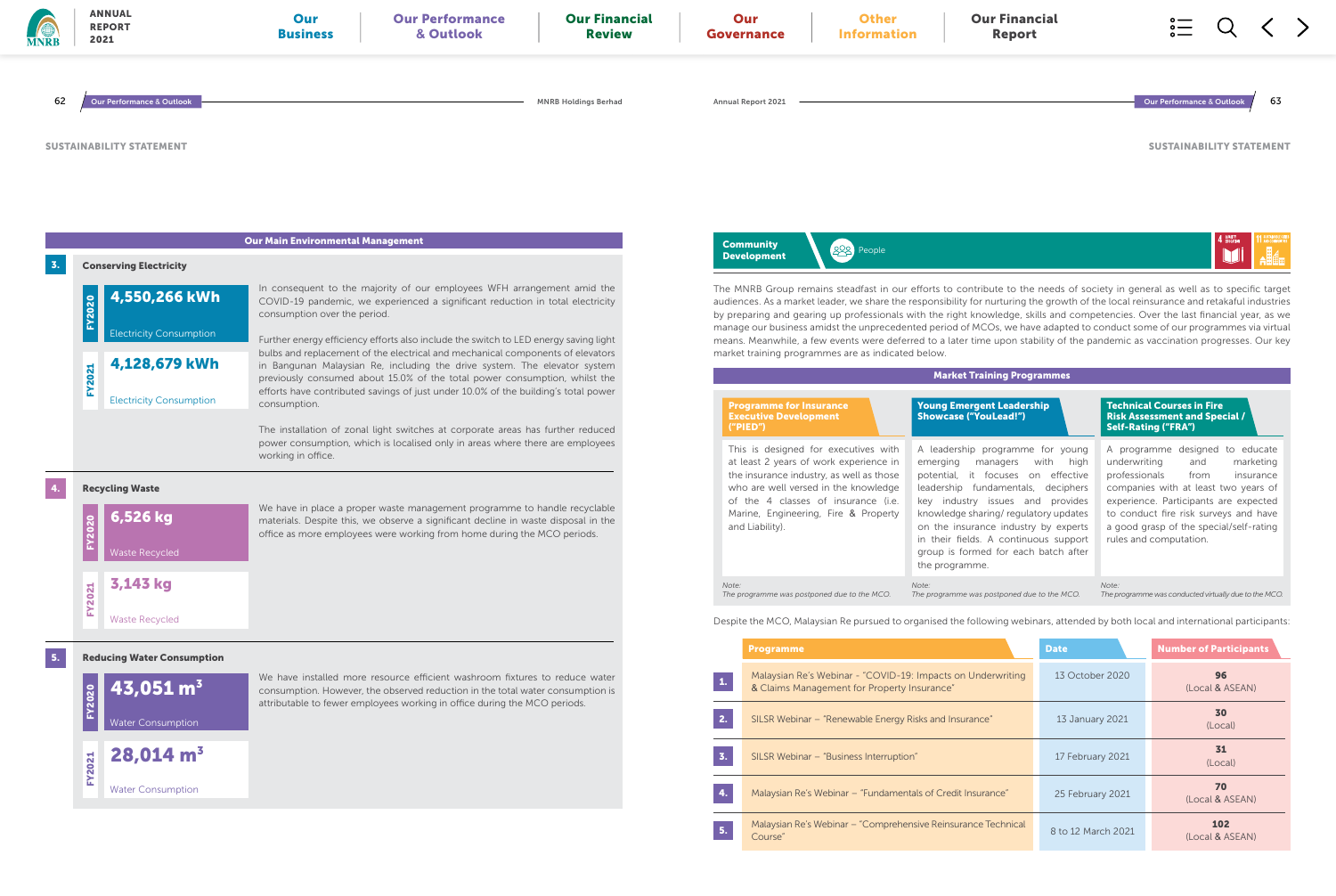|             | <b>Programme</b>                                           | <b>Date</b>   | <b>Number of Participants</b>                     |
|-------------|------------------------------------------------------------|---------------|---------------------------------------------------|
| 6.          | MRDL's Webinar – "Reinsurance Planning and Structuring"    | 17 March 2021 | 51<br>(Middle East, India & Pakistan)             |
| $Z_{\rm c}$ | MRDL's Webinar – "Reinsurance Claims"                      | 18 March 2021 | 60<br>(Middle East, India & Pakistan)             |
| 8.          | MRRD Webinar – "Understanding the Concept of Retakaful"    | 30 March 2021 | 56<br>(Pakistan)                                  |
| 9.          | MRRD Webinar – "Shariah Governance: Malaysian Re Approach" | 31 March 2021 | 63<br>(Local, Indonesia,<br>Singapore & Pakistan) |

tertiary education in order to produce quality profession for the development of t reinsurance and Taka industries. The fields of stud amongst others, inclu Actuarial Science, Insurano Accounting and IT.

A fund established to assist Total Investment since the Funds' inception in 1998: More than promising Malaysian students RM17,311,096 (as at 31 December 2020). The contributions into the Fund by enabling them access to over the last five years, is as depicted below:

The MNRB Group maintains our commitment to generate positive impact to communities through financial and non-financial means. We continue our corporate responsibility and value-based intermediation programmes with a major focus on education, as we believe these have the transformational power to strengthen communities and build their resilience in a sustainable manner. The initiatives also intended to elevate the quality of life for the underserved and unserved communities, whilst promoting towards the social inclusion of the communities in general.

**Donation** The objective of this charity programme is to support the noble mandate of the National Blood Centre ("NBC") to increase the supply of blood to help less fortunate patients suffering from anaemia, leukaemia, haemophilia, etc.

Our Key Corporate Responsibility Programmes \*New

### te Responsibility Programmes \*New

e Professional Golf of Malaysia ("PGM") Tour and the Asian Development efforts to develop a pool of professional Malaysian golfers.

ucation programme organized by Permodalan Nasional Berhad ("PNB") s on the importance of investment and financial planning.

Minggu Saham Digital ("MSD") and organized virtually. The MNRB lighted the importance of takaful protections which are also accessible

MNRB Scholarship Fund

| - LO<br>ials      | Year          | <b>Contribution (RM)</b> | <b>Total number of Scholars</b> |  |  |
|-------------------|---------------|--------------------------|---------------------------------|--|--|
| the               | FY2017        | 1.0 million              | 101                             |  |  |
| aful              | <b>FY2018</b> | 1.2 million              | 85                              |  |  |
| dy,<br>ıde<br>ce. | FY2019        | 0.9 million              | 51                              |  |  |
|                   | FY2020        | 0.4 million              | 40                              |  |  |
|                   | FY2021        | 0.3 million              | 42                              |  |  |

*Note: This programme is put on hold due to the MCO.*

Blood

No. of donors:

• A Virtual Round Table Discussion entitled • The virtual round table session serves as a reference and important guide for the industry to forge ahead while operating in the new norms. In alignment with the introduction of approved vaccines, outcome from the discussions is hoped to contribute in mitigating the impact of the pandemic to our domestic insurance markets.



| <b>MNRB</b> | <b>ANNUAL</b><br><b>REPORT</b><br>2021 | Our<br><b>Business</b> | <b>Our Performance</b><br>& Outlook | <b>Our Financial</b><br><b>Review</b> | Our<br>Governance         | <b>Other</b><br><b>Information</b> | <b>Our Financial</b><br>Report | $\circ$ —<br>$\circ$ —<br>$\circ$ — |    |
|-------------|----------------------------------------|------------------------|-------------------------------------|---------------------------------------|---------------------------|------------------------------------|--------------------------------|-------------------------------------|----|
| 64          | ur Performance & Outlook               |                        |                                     | <b>MNRB Holdings Berhad</b>           | <b>Annual Report 2021</b> |                                    |                                | Our Performance & Outlook           | 65 |
|             | <b>SUSTAINABILITY STATEMENT</b>        |                        |                                     |                                       |                           |                                    |                                | <b>SUSTAINABILITY STATEMEI</b>      |    |

SUSTAINABILITY STATEMENT

|                                                                                                                                                                                            | <b>Our Key Corporate Re</b>                                                                                                                                                                                                                                                                                                                                                                                                                                                      |
|--------------------------------------------------------------------------------------------------------------------------------------------------------------------------------------------|----------------------------------------------------------------------------------------------------------------------------------------------------------------------------------------------------------------------------------------------------------------------------------------------------------------------------------------------------------------------------------------------------------------------------------------------------------------------------------|
|                                                                                                                                                                                            |                                                                                                                                                                                                                                                                                                                                                                                                                                                                                  |
| <b>PGM MNRB ADT</b><br>Championship                                                                                                                                                        | A sponsorship initiative to support the Pro<br>Tour ("ADT") Championship in their effor                                                                                                                                                                                                                                                                                                                                                                                          |
| <b>Minggu Saham</b><br><b>Amanah Malaysia</b><br>("MSAM")                                                                                                                                  | An annual integrated investment education<br>to increase awareness of Malaysians on<br>In 2020, MSAM was re-branded as Mir<br>Group participated in MSD and highlighte<br>through digital platforms.                                                                                                                                                                                                                                                                             |
|                                                                                                                                                                                            |                                                                                                                                                                                                                                                                                                                                                                                                                                                                                  |
| <b>MNRB</b><br><b>Ringgit Savvy</b><br><b>Programme</b>                                                                                                                                    | An educational programme for primary<br>and secondary school students to learn<br>about the concept of investments and<br>smart money management.                                                                                                                                                                                                                                                                                                                                |
|                                                                                                                                                                                            | Note: This programme is put on hold due to the MCO.                                                                                                                                                                                                                                                                                                                                                                                                                              |
| * Malaysian Re's<br><b>Virtual Round</b><br><b>Table Discussion</b><br>"Malaysian<br><b>Insurance</b><br>Outlook &<br><b>Challenges:</b><br><b>Present</b><br>& Beyond<br><b>COVID-19"</b> | A Virtual Round Table<br><b>Discussio</b><br>"Malaysian Insurance Outlook & C<br>Present & Beyond COVID-19" wa<br>conjunction with the virtual launch o<br>Insurance Highlights 2020 on 26 Feb<br>The formidable lineup of panelists for<br>round table discussion comprised of<br>industry figures, namely Antony Lee<br>of PIAM, Loh Guat Lan, President of LI<br>Omar Papp, Management Committe<br>of MTA and Zainudin Ishak, the Presid<br>of Malaysian Re as the moderator. |
|                                                                                                                                                                                            |                                                                                                                                                                                                                                                                                                                                                                                                                                                                                  |



& Challenges: was held in nch of Malaysian February 2020.

ats for this virtual ed of prominent Lee, Chairman t of LIAM, Marcel **Imittee Member** President & CEO

No. of participants: